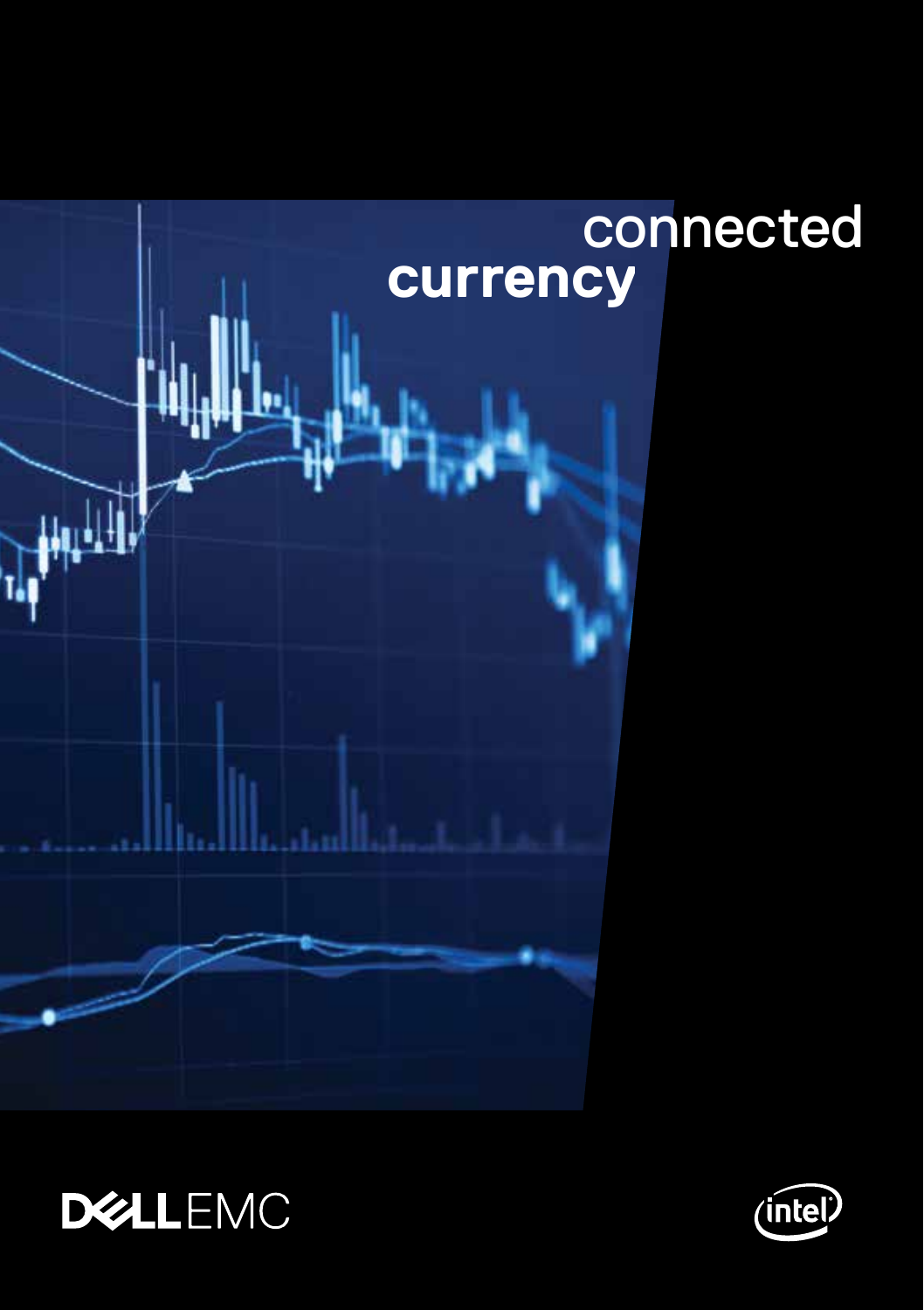Dell EMC, a part of Dell Technologies, enables enterprises to reinvent their business through Digital Transformation.

'No man is an island.' Nor is any system, organization or industry. The CONNECTED series dives into this new reality of 'everything connected'. It gives you the latest insights on digital transformation.

#### Also available:



| <b>EXECUTIVE SUMMARY</b>                                    | 5  |
|-------------------------------------------------------------|----|
| <b>CHAPTER 1 - New technology opportunities and threats</b> | 9  |
| <b>CHAPTER 2</b> - Mastering the data                       | 23 |
| <b>CHAPTER 3</b> - The keys to successful transformation    | 35 |
| <b>CHAPTER 4</b> - The human factor                         | 45 |
| <b>CHAPTER 5</b> - Safe and sound                           | 55 |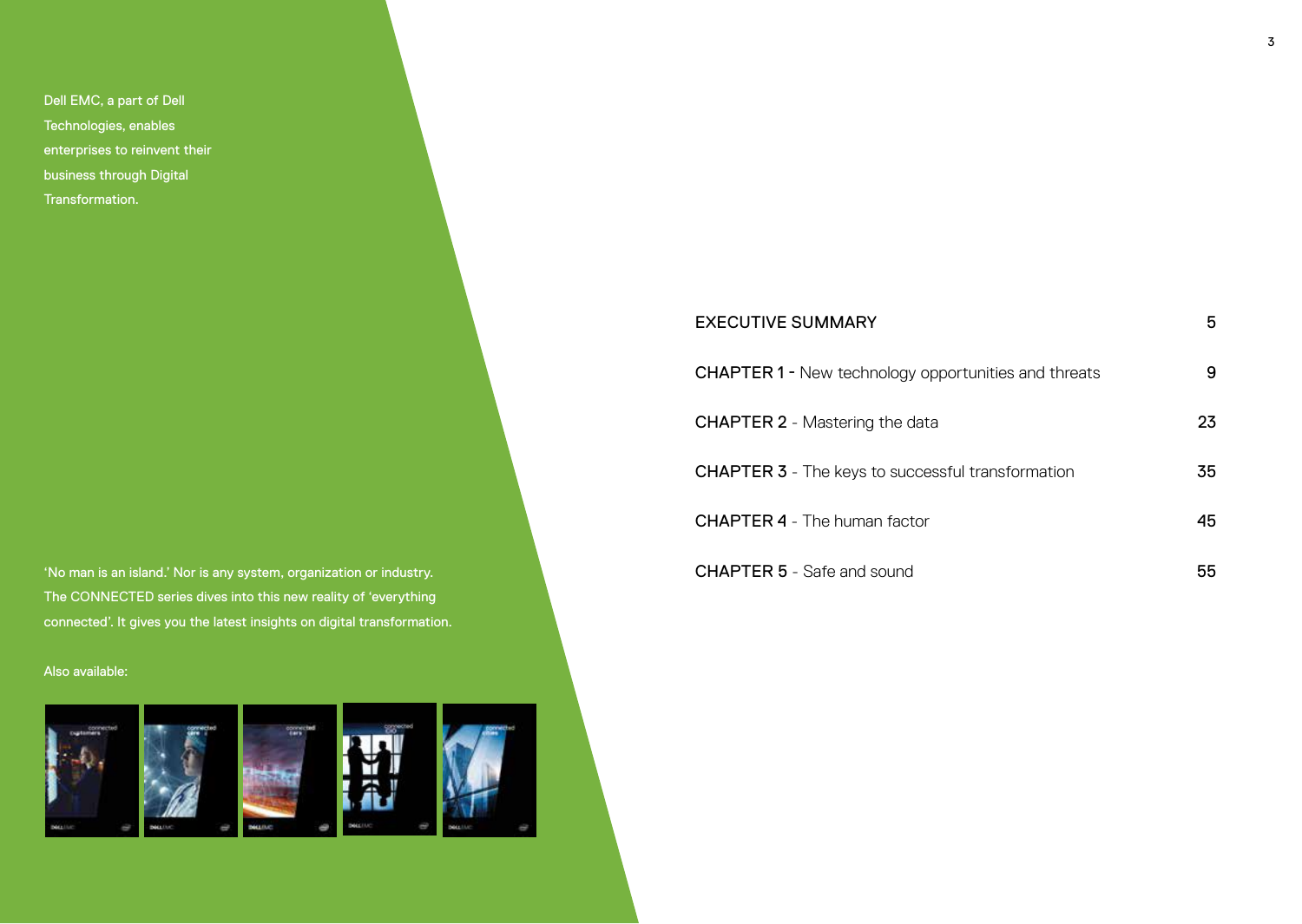# EXECUTIVE SUMMARY

Connected currency is transforming the financial services' IT world, and IT is banking's best shot at extracting business value from connected currency.



The financial world is the **centerpiece** of the world's economy. Nation states rise and fall with it, and the **Credit Crunch of 2008** showed **the power** it wields on the global stage. Like any market, finance is hugely impacted by the **successive, disruptive revolutions in technology.**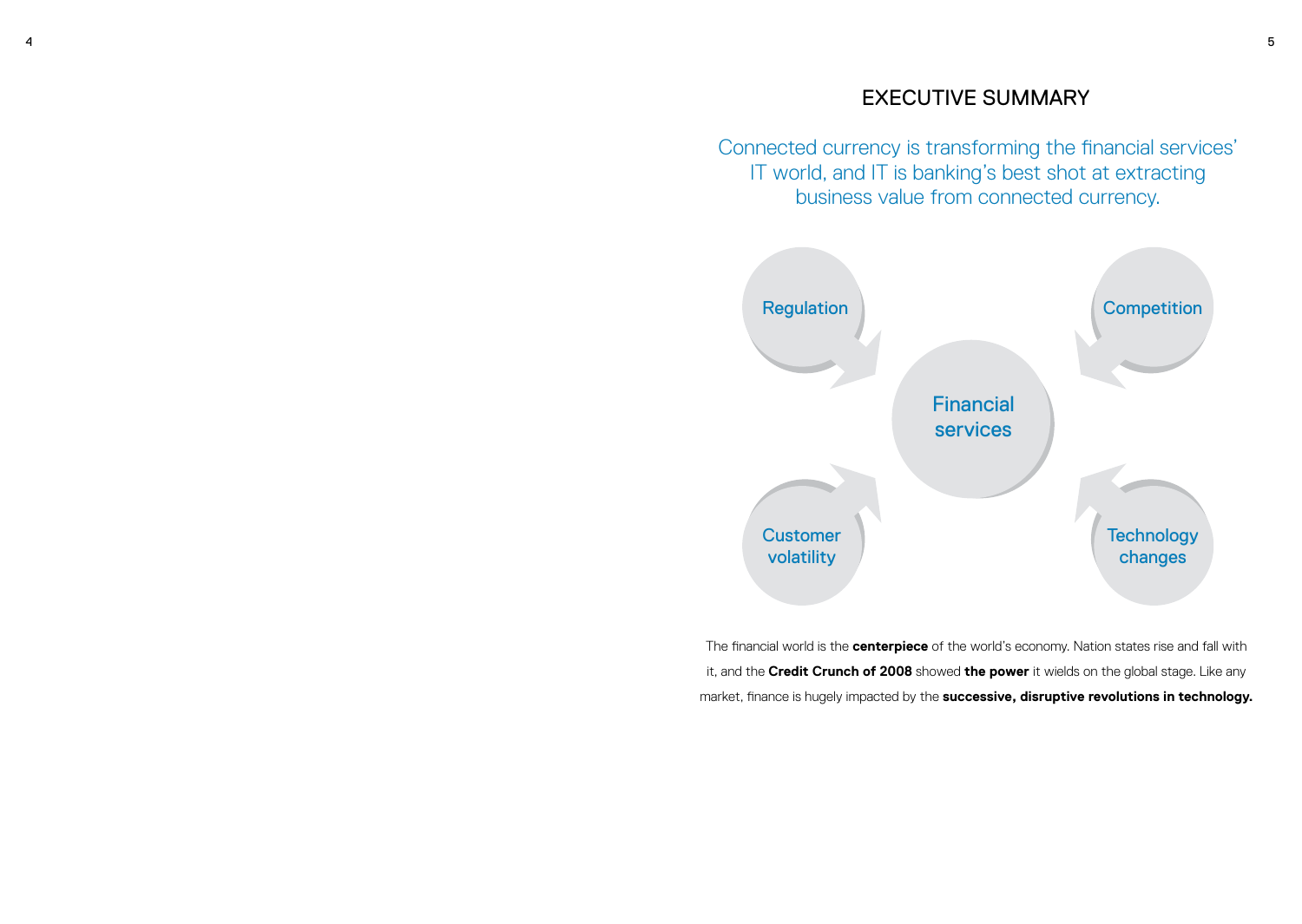# **The great disruption**

The finance world is under pressure from various directions:

- **•** Legal and political regulation bring compliance center-stage
- **•** Nimble and new kinds of competitors are entering from the fintech world
- **•** A new technology wave is changing the finance sector
- **•** Increased customer volatility and empowerment

What role can IT play in all of these challenges?

- **•** 25 years ago, the challenge in digital transformation was to move from analog to digital ways of working to increase efficiency and speed as well as instantly connect banks to the world.
- **•** 10 years ago, the challenge was to move to real-time: a customer who would withdraw money should immediately see the balance change, and not a day later.
- **•** Now, the capabilities of IT have grown exponentially and the availability of vast amounts of critical data has created another holy grail: predictive analytics.





2016 SAW AN INCREASE OF 13%, YEAR-ON-YEAR, IN CUSTOMERS SWITCHING TO ANOTHER BANK. THE DAYS OF CRADLE-TO-GRAVE BANKS THAT CAN RELIABLY SPAN GENERATIONS ARE OVER. Source: The Telegraph

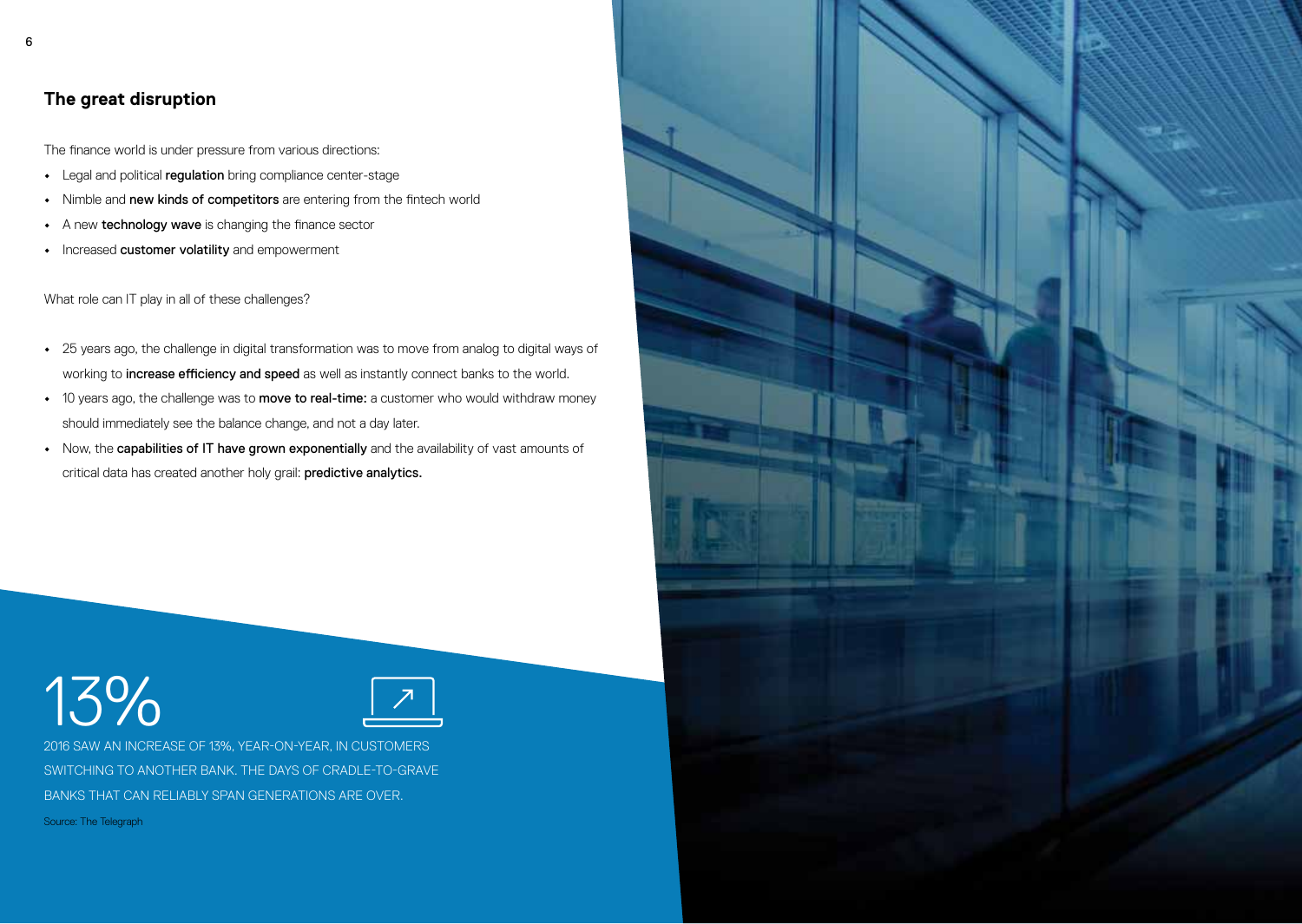

# CHAPTER 1

# New technology opportunities and threats

Financial services are confronted with an **unprecedented wave** of new technologies. And the trends show no sign of slowing down.

The **Internet of Things** (IoT) and **blockchain** are the two biggest standouts in terms of fast-growing technology areas.

In the mobile market, banks compete against lean **microcredit** and microtransaction companies as well as **digitally native** companies (e.g. Facebook).

As for **AI**, banks had best start preparing for its arrival today.

Having the right **technology backbone** can be the supreme enabler to turn technologies into **value drivers.**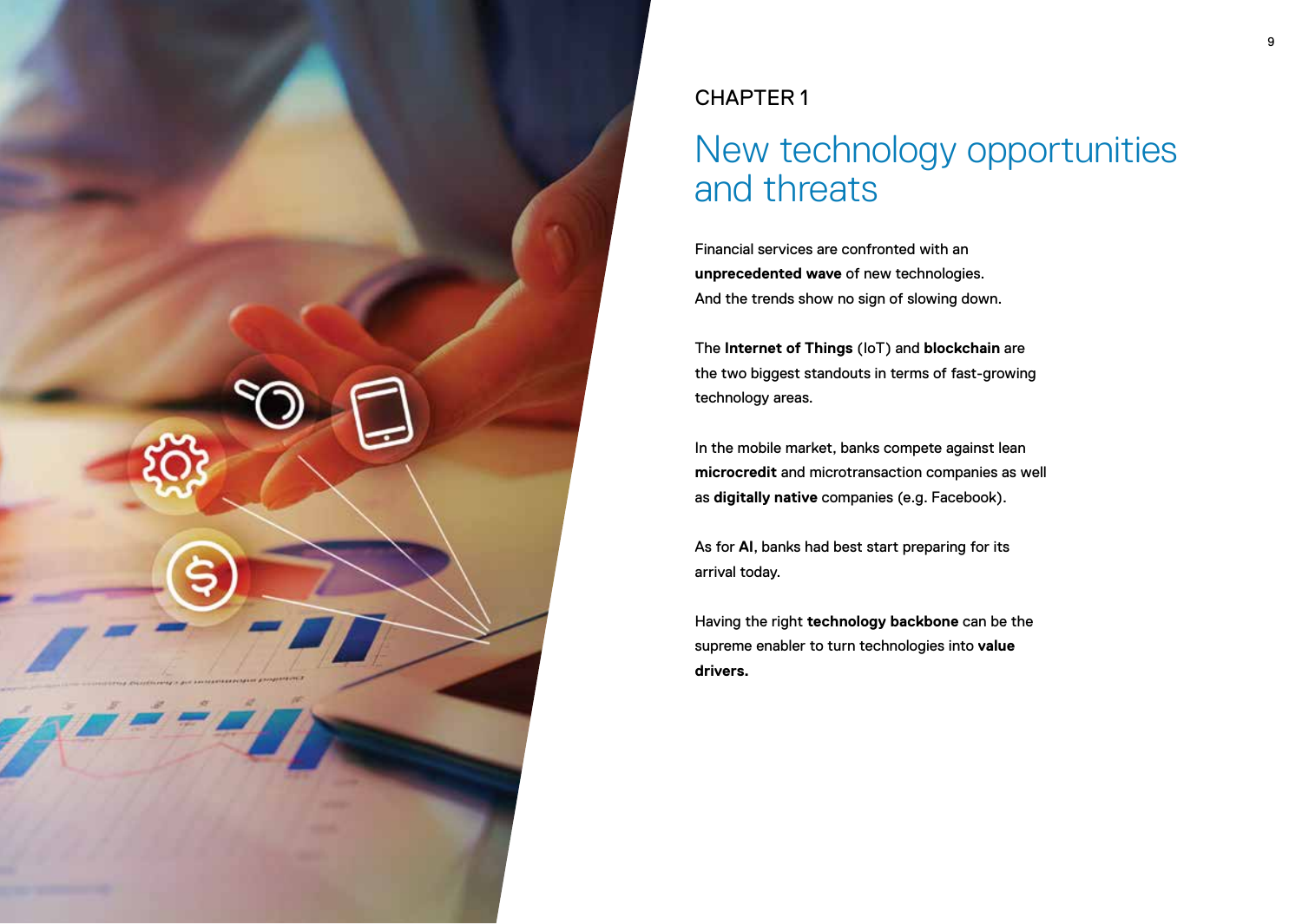# **Hello, this is your account speaking**

The Internet of Things has value in and of itself for companies by opening up many more channels of information. But banks can use it to gain direct business value, too.

# Because a 'thing' can also be abstract, why not outfit finance products for IoT?

For instance, imagine getting a financial health report straight from your IoT-enabled bank account after you've received your salary. All kinds of automated notifications become possible. An IoT-enabled finance product could also generate context-based advice based on saving and spending habits.

An IoT-enabled stock portfolio could alert its owner that now might be a good time to sell or buy. Or it could constantly monitor market fluctuations when its owner doesn't have the time or energy to do so.

# **Sharper profiling**

Customer profiling becomes more accurate with the aid of IoT.

Banks can create very personalized product offers based on this data, while bankers can more readily profile their customers during face-to-face interactions, e.g. automatically bringing up details from previous meetings or getting a deeper understanding of a customer's personal background.

This personalization can be extended to insurance. IoT could be used to track insurance conditions, e.g. trackers on electrical appliances could tell the insurer whether someone knew they were at risk of causing fire in case of an investigation after a house fire.

# IoT can make insurance fairer by rewarding good behavior.

After all, if we can collect data from cars that prove a diligent driving record, why not immediately offer the insured some kind of premium reduction? And what could an insurer ask for more than a safe investment?

# **斥trillion**

DELOITTE'S HIGHBALL ESTIMATE OF THE IOT MARKET'S WORTH BY 2020. DELOITTE BRANDS THE MARKET AS A "REAL OPPORTUNITY" FOR FINANCIAL SERVICES. Source: Deloitte

# 26billion

GARTNER ESTIMATES A 30-FOLD GROWTH IN IOT-CAPABLE DEVICES BY 2020, COMPARED TO THE 0.9 BILLION UNITS IN 2009. BY COMPARISON, THERE WILL 'ONLY' BE 7.3 BILLION ACTUAL COMPUTERS BY 2020. Source: Gartner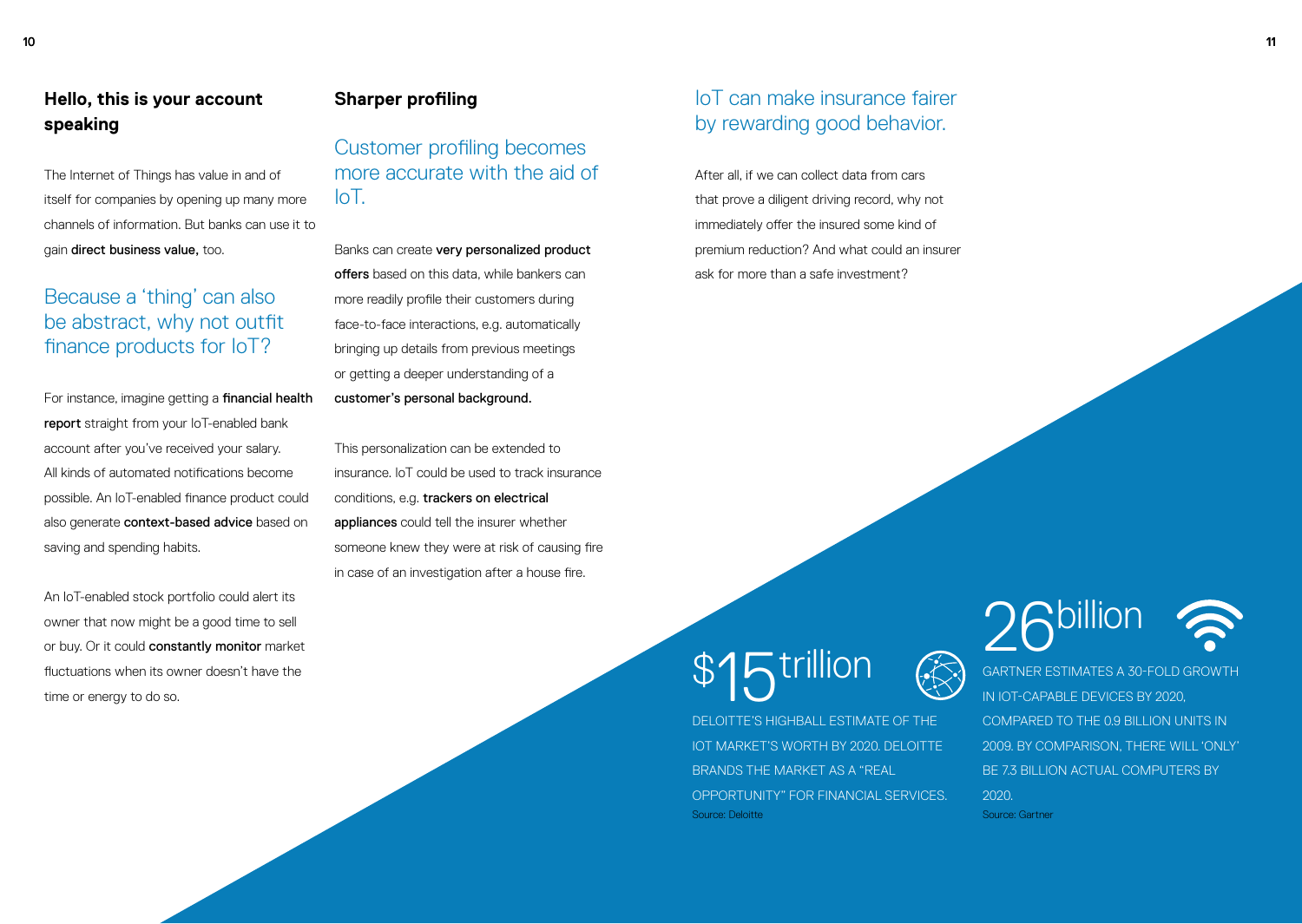## **The competitive squeeze**

Other players have entered the finance market and more keep coming in.

Many supermarket chains or car brands, for instance, have already set up their own types of loan or credit services independent of traditional banks.

# The real wake-up call is the European Union's revised Payment Services Directive.

PSD2, as it's called, will become law in 2018 and lifts some restrictions on the types of financial services non-banks can offer their clients. In this way, smaller players will find it easier to compete with big institutions.

In addition, PSD2 requires banks to harmonize their governance framework and publicly release their APIs. This is all in service of creating a unified European finance market.

"The pie gets bigger," Viola Hellström of Evry says. Because banks across European Union countries will operate according to the same rules, this means that consumers will be more aware of how easy it is to buy financial products in another country.

Most banks are already present **as** recognizable brands in multiple countries, unlike new market entrants. As a result, competition in the financial market is likely to intensify.

So traditional financial services are actually in a good competitive starting position.

# **P2P: the Uber of lending?**

Peer-to-peer lending (P2P), a form of disintermediation, leaves classic finance institutions understandably worried.

After all, loans are generally considered a profitable, long-term banking product. Additional competition in this area is felt to be almost existential. But…

Nothing prevents banks from becoming part of the P2P lending landscape.

Banks certainly already have the know-how and the specialists on board to do loans. P2P lending is just a different place where they can deploy that expertise.

This makes P2P lending a new area of business, not an alien threat.

# $\bigoplus_{\infty}$

9% LENDING SPECIALIST ORCHARD ESTIMATES THIS TO BE THE AVERAGE YIELD OF A P2P LOAN. THIS PUTS IT SLIGHTLY AHEAD OF THE CLASSIC BANK LOAN. Source: Orchard

# \$11 billion THIS IS THE AMOUNT OF VALUE

TRADITIONAL FINANCIAL INSITUTIONS RISK TO LOSE WHEN THE P2P LENDING MARKET MATURES. Source: Orchard

*"In the near future, you may be using Facebook or Google to pay your bills."*

Viola Hellström VP Financial Services, Evry

 $+2%$ BANKS COULD EXPERIENCE THIS UPTICK IN REVENUE BY ENTERING THE P2P LENDING

> LANDSCAPE. Source: Orchard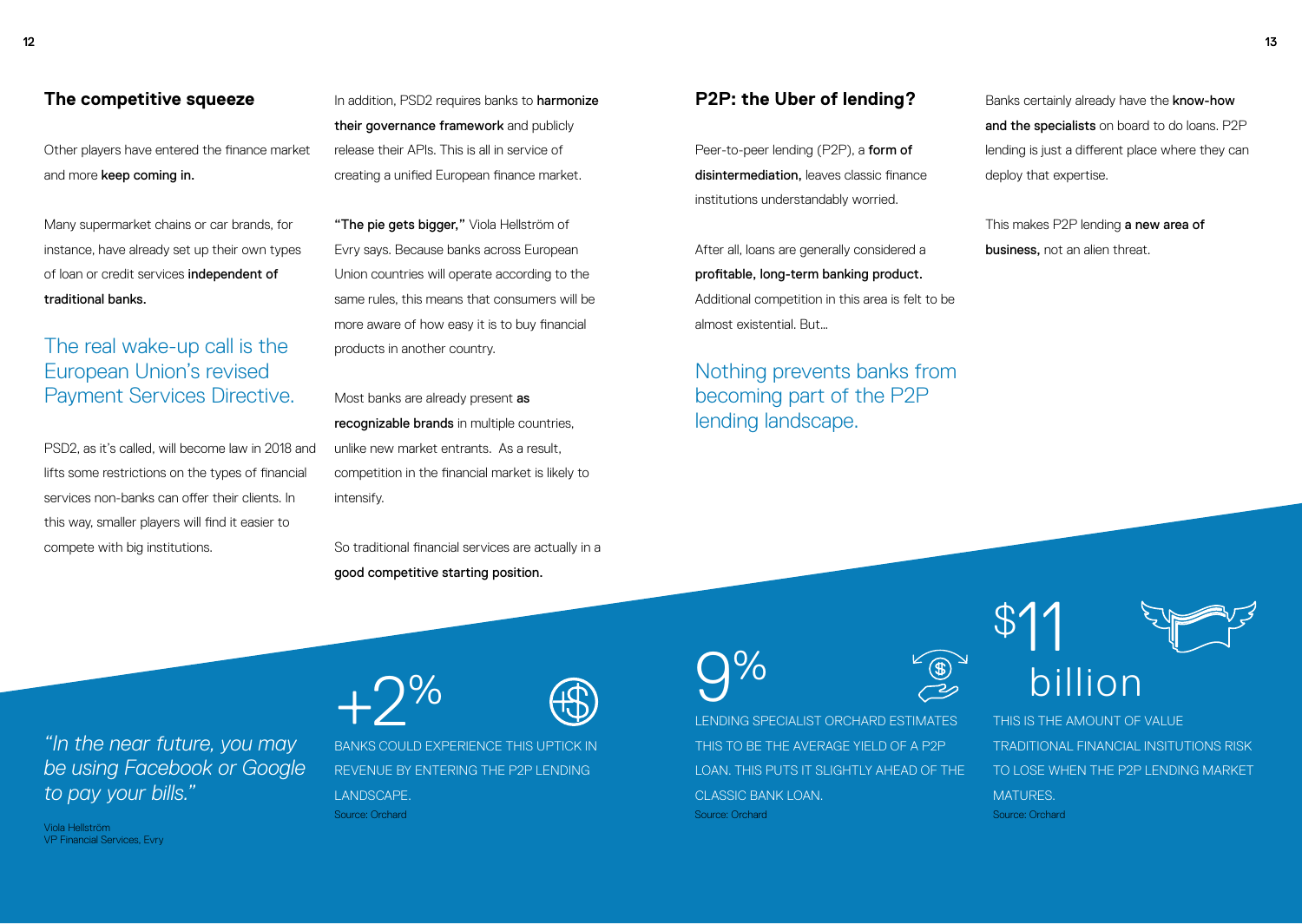# **DELLEMC**

**A CLOSER LOOK – DELL EMC CUSTOMER CASE SECURE, STREAMLINED AND SPEEDY – CRÉDIT AGRICOLE MOVES TO THE CLOUD**

**<sup>1</sup>** Customer – French bank Crédit Agricole is one of Europe's largest financial groups. In France alone, it serves 25 million customers a day.

**2** Challenge – As a co-operative, it is a highly decentralized organization by nature. To render its business more agile and competitive, it decided to invest in new technologies. In this case, Crédit Agricole opted for a private cloud setup. It needed to convince its decision-makers. \* that the system would be both secure and

\* would meet the stringent demands for high availability.

**<sup>3</sup>** Solution – The financial group found its partner for their business and IT transformation in Dell EMC. More specifically, it chose a setup of twin VBlock Systems in two geographically separate data centers. The new private cloud architecture hosts critical production systems on a standardized, streamlined infrastructure.

**4** Benefits – IT infrastructure agility has significantly improved since the new system was implemented. The setup is resilient enough to cover all eventualities. Banking applications are taking advantage of the technical paradigm in terms of cost optimization and speed. In turn, Crédit Agricole's IT teams can focus on delivering added value for the business.

*"There's lower cost of doing business overall. This was demonstrated by one of our business units, which realized 25% IT infrastructure savings in moving to the private cloud, and has become a convert to the cause."*

Lou Gallagher Systems Director, HealthEast Care System

# *i* **Cryptocurrency: threat or opportunity?**

The first and still most famous cryptocurrency, Bitcoin, started out in 2009. The difference with earlier virtual types of currency, most often found in MMORPGs (massively multiplayer online role-playing games) such as Second Life or EVE Online, is that the creators of these games had some form of control over their in-game currency market. Cryptocurrencies are fully decentralized.

Cryptocurrency is perhaps the flashiest new finance technology. How does it relate to banks and how should finance institutions relate to it?

On the opportunity-threat scale, cryptocurrency is all over the place.

# **TERMINOLOGY REFRESHER**

**•** Cryptocurrency: currencies that use cryptography algorithms to control production and exchange **•** Bitcoin: the most famous cryptocurrency, based on blockchain technology **•** Blockchain: a distributed, decentralized database whose constituent parts interlink and have an unchangeable timestamp and link back to a previous block.

![](_page_7_Picture_16.jpeg)

BUSINESSWIRE SAYS THIS IS THE CURRENT NET WORTH OF THE GLOBAL BITCOIN MARKET. Source: BusinessWire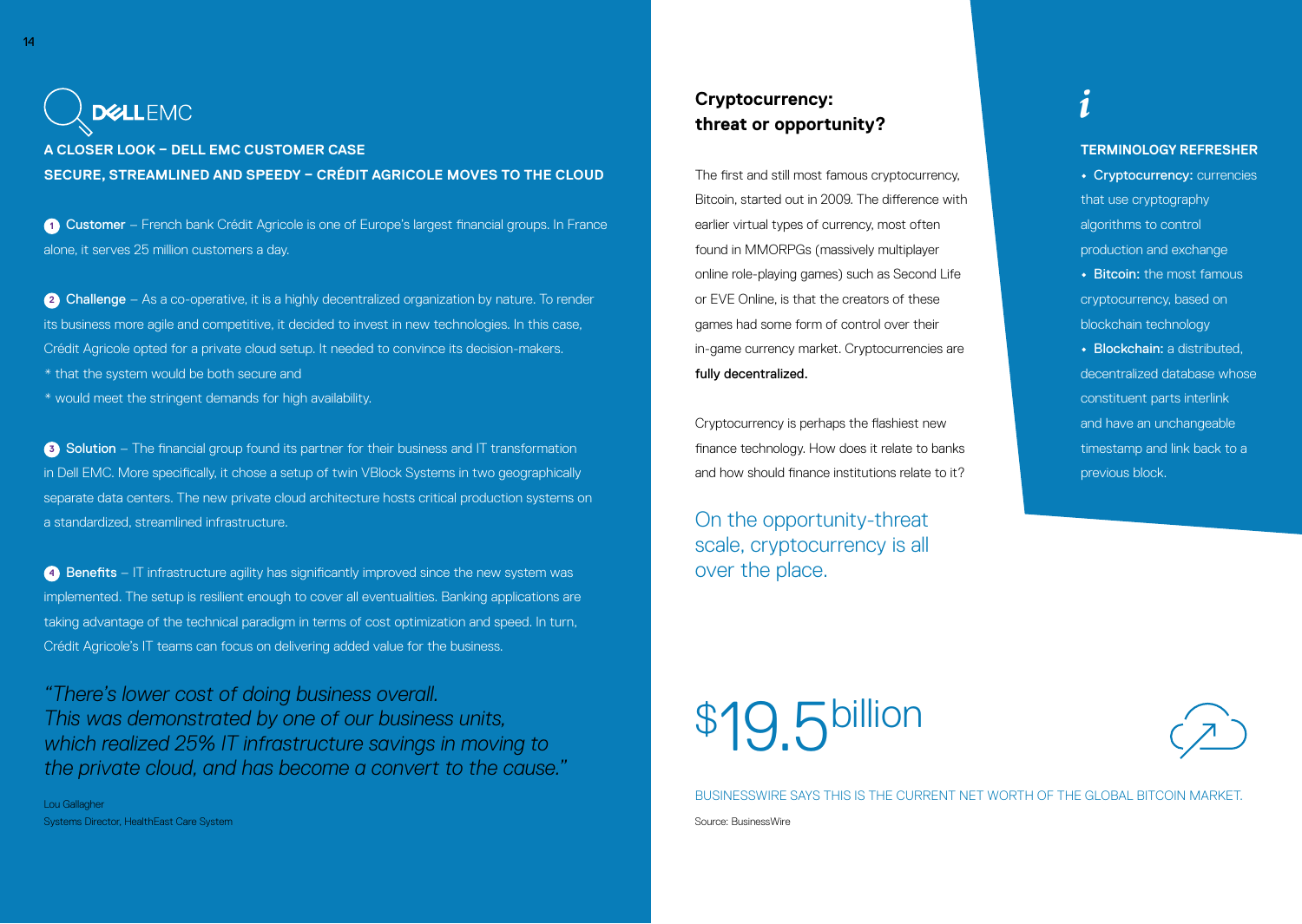# **Growing pains**

While hailed by enthusiasts as a type of currency that is completely safe, international and free of traditional corporate and government influence, cryptocurrencies still face a number of inherent difficulties.

**<sup>1</sup> Legality** - In many countries, the legal status of cryptocurrencies is uncertain, partly because its economic impact is felt to be negligible, partly because there is little governmental expertise in the matter. When cryptocurrencies do attract attention, it's not always positive. Sometimes its use as tender is outright banned (e.g. in Russia), or the **negative attention** it attracts scares users and investors (e.g. in India).

120+

BOLIVIA AND ICELAND).

Source: CoinDesk

**2 Crime and fraud** - Due to their decentralized nature and weak regulation, cryptocurrencies are attractive for cyber criminals to remain under the radar. This damages the public cryptocurrency brand.

**3 Chaos** - With no instance to provide stability in the cryptocurrency market, the actual value of cryptocurrency can fluctuate wildly from one week to the next, making it an uncertain investment choice.

This chaos extends to branding, too. Relying almost solely on the enthusiasm of a user base is not a substitute for directed marketing and storytelling.

**<sup>4</sup> Limited use** - Many instances do not accept cryptocurrencies as a valid form of payment. It also still has a long way to go to gain acceptance from states or state-like instances, usually for a mix of ideological and security reasons.

All these challenges currently do not make cryptocurrencies a big threat for traditional finance the way they are sometimes made out to be – yet.

All these hurdles can eventually be overcome.

The use of cryptocurrencies is likely to stay and might one day even soar if people become more and more familiar with increasing virtualization of large parts of their lives.

Classic financial services can earn their place in the P2P loan landscape.

Huffington Post ... NATION STATES OR STATE-LIKE ACTORS HAVE ATTITUDES TO BITCOIN RANGING FROM UNCERTAIN (E.G. MOST MIDDLE-EASTERN COUNTRIES) TO OUTRIGHT HOSTILE (E.G. RUSSIA,

*"Access to financial services can play a critical role in reducing poverty."*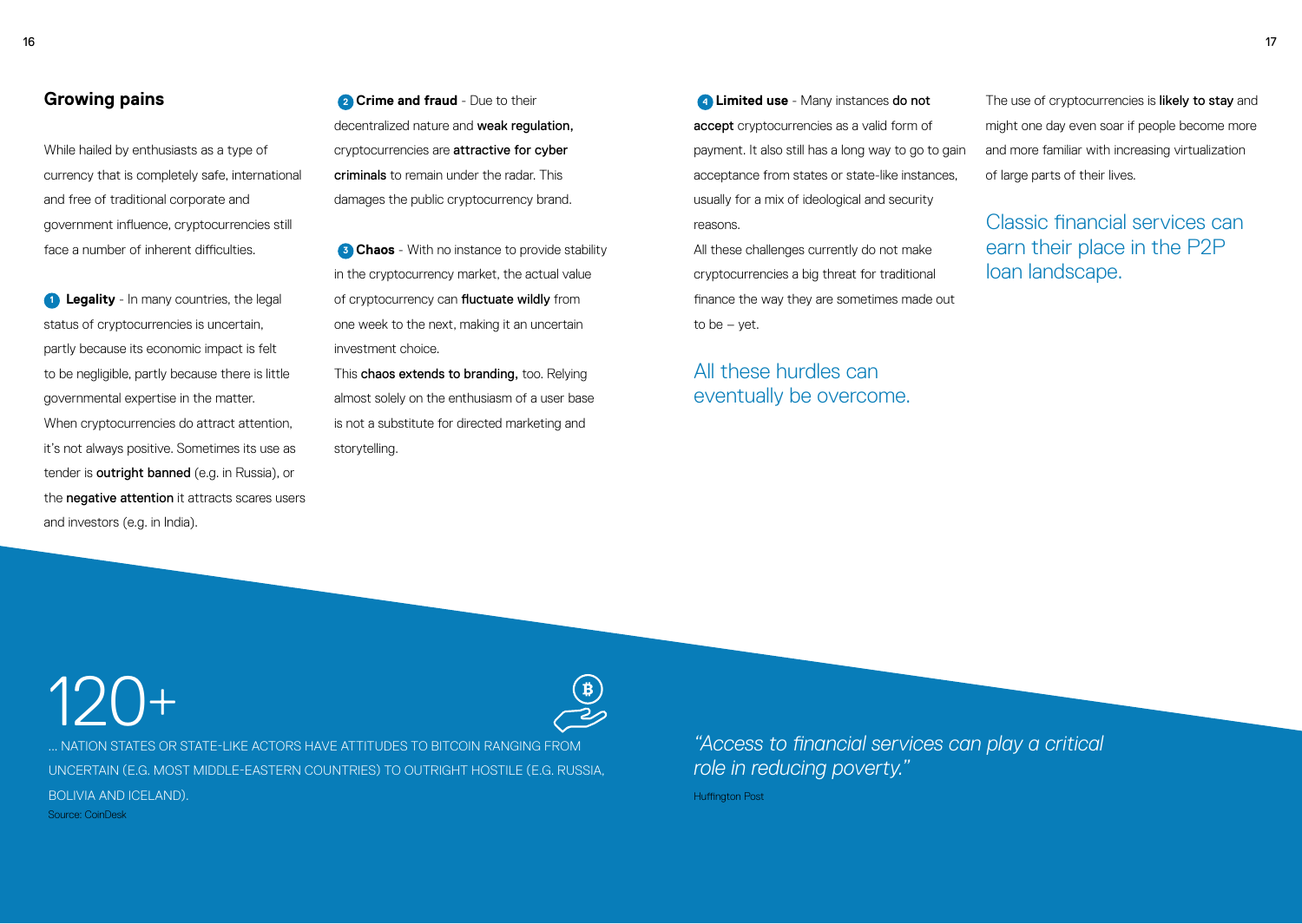# **Growth spurts**

Despite their challenges, cryptocurrencies also provide opportunities in niches and markets where traditional banks currently have little reach.

**1 The unbanked** - To gain access to cryptocurrency, all users need is a smartphone and an internet connection. This is especially appealing to customers in developing countries, where smartphones are already widespread but banking infrastructures are not always strong.

# Becoming cryptocurrencyfriendly could be part of a strategic outreach to developing economies.

This isn't just interesting for banks. Reliable access to finance can help "offer a safe, convenient, and affordable way to save and make and receive payments," says Leora Klapper, lead economist for the World Bank's Development Research Group in a Huffington Post interview.

**2 The wary** - By nature, blockchains can't be changed retroactively. Its information is transparent and safe: a dream for customers that wish to see more transparency from financial services.

**<sup>3</sup> Crowdfunding** - Because of its P2P technology, it dovetails well with crowdfunding platforms, which are not coincidentally platforms that have cut the middle man out of the equation.

But, as with other P2P technologies, banks can become part of this network, too.

In addition, cryptocurrencies have numerous applications for classic banking ventures as well, ranging from securities to contract management to investment platforms.

Traditional financial services also have a huge advantage over individual players and start-ups: they have much more data at their disposal to approach decision-making in this area.

Predictive analytics could be golden in the volatile cryptocurrency market.

Time and again, we will see that data equals (potential) value. The sooner finance players start mining this asset, the quicker they will get ahead.

![](_page_9_Picture_13.jpeg)

![](_page_9_Picture_15.jpeg)

26% ACCORDING TO GREENWICH ASSOCIATES' 2016 BLOCKCHAIN ADOPTION SURVEY, OVER A QUARTER OF BANKS ALREADY OWNS CRYPTOCURRENCY ASSETS. WHILE SIGNIFICANT, IT'S BY FAR THE LOWEST PERCENTAGE AMONG THE FINTECH ECOSYSTEM THAT WAS POLLED. ALL OTHER PLAYERS SCORED IN THE LOW 30% AND BLOCKCHAIN TECH COMPANIES SCORED WELL OVER 90%. Source: Greenwich Associates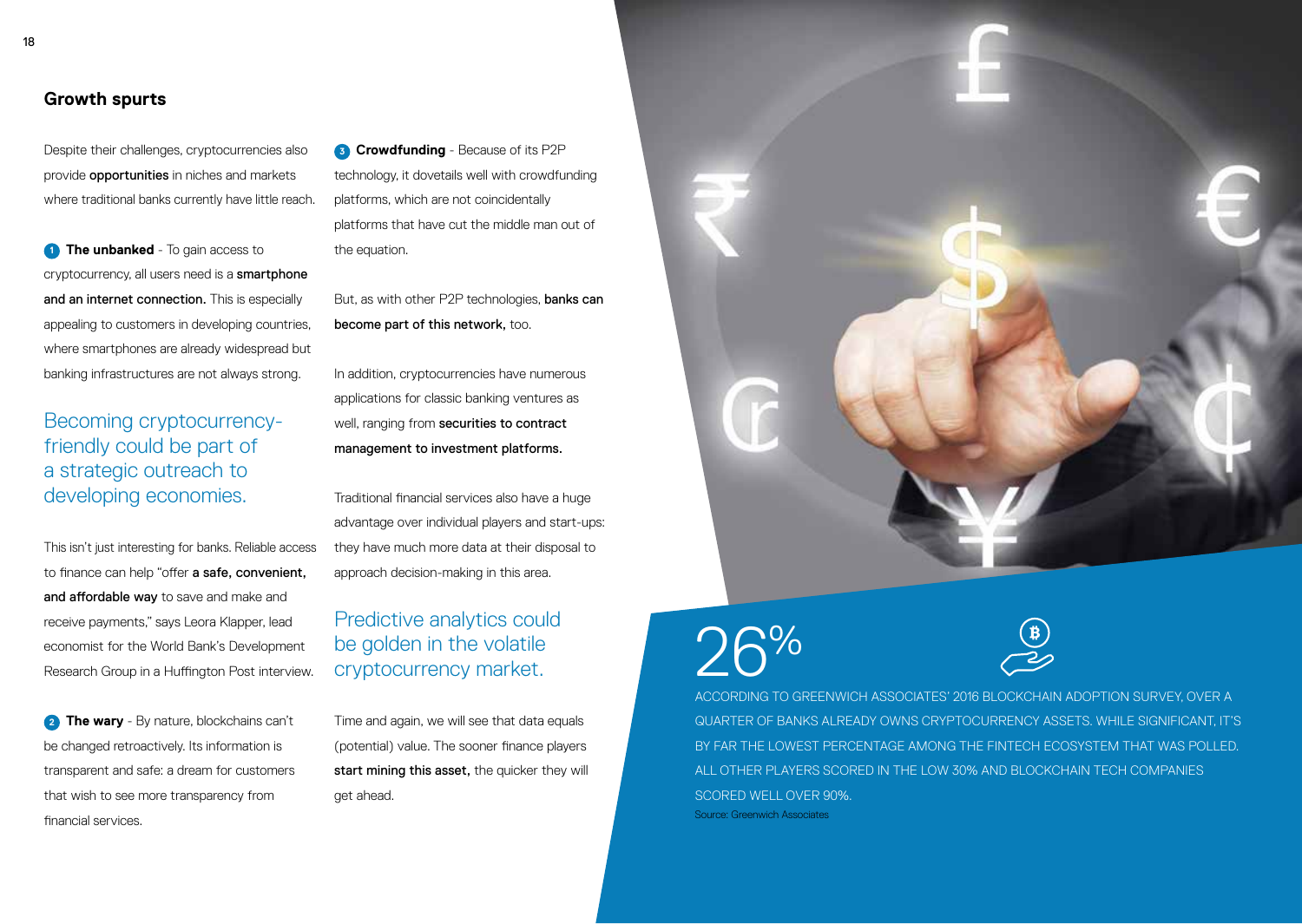## **Opportunities ahead**

A 2016 paper from the World Economic Forum boldly stated: "So, to fully reap the benefits of distributed ledger technologies, it is in the interest of traders to have the central bank participate in the blockchain. Eventually, having central banks on board could even lead towards dismantling central bank-managed payments systems. We can shift all clearing to the new, decentralised networks." This doesn't mean that IT experts at banks have to re-learn all their ABCs, so to speak. Apart from insourcing knowledge – which can certainly be a valid strategy - two major options emerge:

**1 Coopetition** - Coopetition, a portmanteau of cooperation and competition, is where banks make strategic partnerships with some entrants in one area while remaining competitors in another.

For instance, a bank can get into the blockchains of a certain cryptocurrency, but still remain in competition with the issuers of the currency.

**2 Outsourcing** - This puts the challenge of getting into markets and services like cryptocurrencies, IoT and P2P lending into the hands of trusted experts with minimal risk (or with as much risk/reward-ratio as the bank would like).

Governments certainly aren't sitting still, either. Some governmental central banks have been looking into issuing their own cryptocurrencies, such as the United States, China and Sweden.

## **The dual-speed organization**

It stands to reason that innovations or disruptions from the accelerating pace of changes in the IT world will keep hitting banks.

Part of the answer is to become more shockresistant by adopting agile components in the IT and business model, leading to faster response times to changing conditions.

# Agile and industrial aren't necessarily at cross-purposes.

A solid, robust and industrialized part remains necessary for the day-to-day operations many customers still use (e.g. simple payments and withdrawals, interest calculations, etc.).

However, an agile component that responds quickly to sudden changes, such as an interdisciplinary team that has shorter approval cycles, can operate at the same time.

Ideally, banks and other finance institutions can adopt a dual-speed approach. By matching going concern with increased agility, organizations can combine the best of two worlds: flexibility and consistency.

Some trends require an agile approach, some do not. Analytics based on reliable and verifiable data can point CIOs in the right direction of what approach to take.

# $|\exists \check{z}|$

#### **KEY TAKEAWAYS FROM THIS CHAPTER**

- **•** IoT: potential value of data
- **•** Mobile: expanded services portfolio
- **•** P2P and social media: upsetting hierarchies
- **•** AI: prediction

ore<br>ao<br>he Cryptocurrencies are not the doom of banks (yet) While banks face hurdles, they also have lots of growth opportunities Banks should be getting into the blockchain technology via

- **•** Coopetition
- **•** Outsourcing

Dual-speed organizations offer a chance to thrive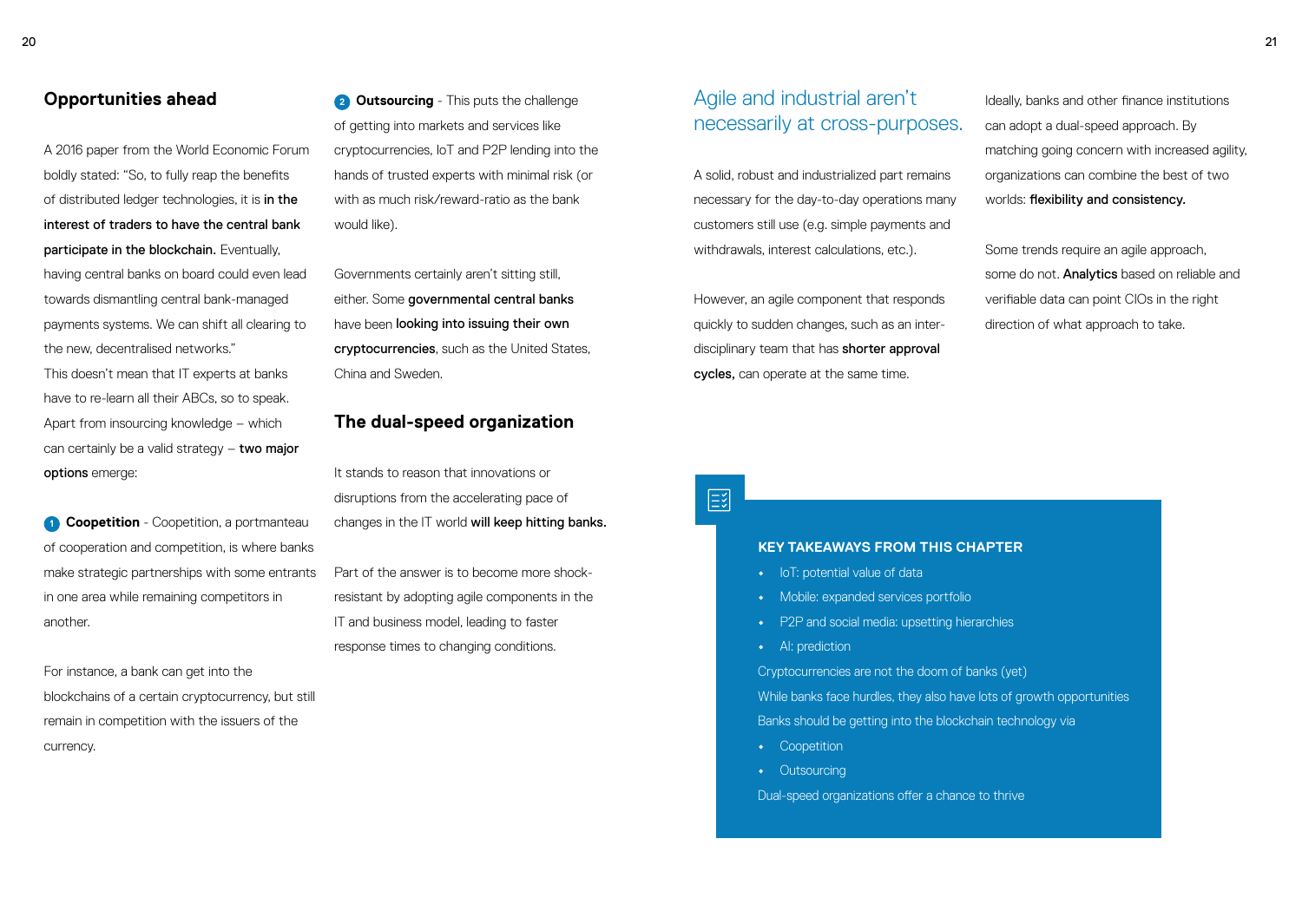![](_page_11_Picture_0.jpeg)

# CHAPTER 2

# Mastering the data

Just like a huge pile of textiles doesn't magically assemble itself into a clothing line, similarly Big Data is just an abstract or fashionable buzzword **without the proper processes and approaches** in place. If it is left alone, it becomes **Dark Data.**

The potential and pragmatic applications of Big Data are huge. And **few organizations possess more data than banks** due to their size, history and omnipresence.

How can IT master the data to **extract business** value from it?

*"Technology will continue freeing financial advisors from mundane tasks."*

Bu Lu, CEO and co-founder of FutureAdvisor Source: Business Insider UK

![](_page_11_Picture_8.jpeg)

![](_page_11_Picture_9.jpeg)

THE PROJECTED TOTAL MARKET VALUE OF BIG DATA ANALYTICS BY 2020. Source: IDC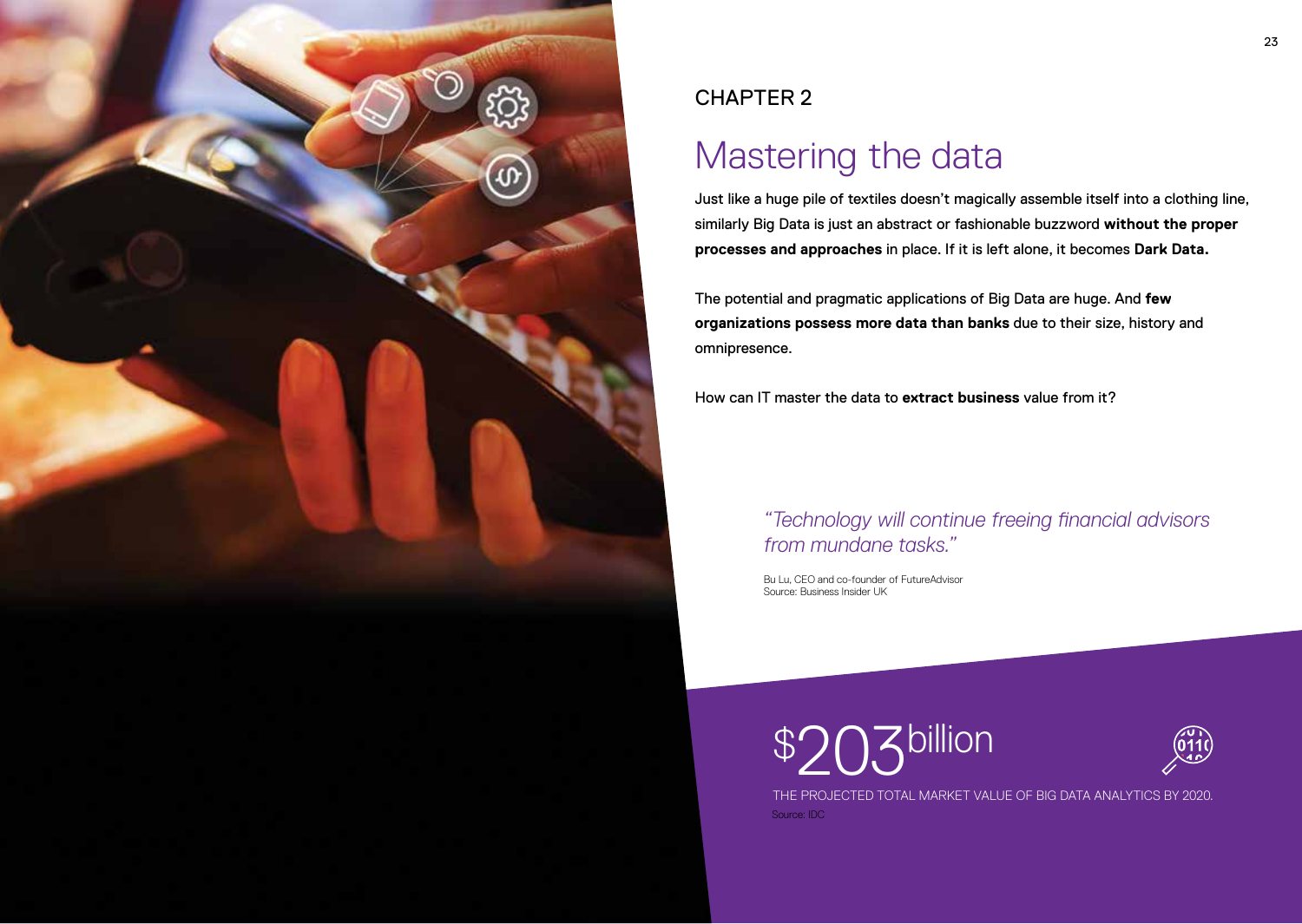*i*

## **WHAT IS DARK DATA?**

Analyst firm Gartner says: "[…] the information assets organizations collect, process and store during regular business activities, but generally fail to use for other purposes." It is analogous to dark matter, the stuff physicists believe comprises most of the matter in the universe, yet is invisible and undetectable to us.

![](_page_12_Figure_4.jpeg)

## **Time for value**

Here are some examples of how Big Data can be used - and already are being used - to a bank's advantage.

#### **<sup>1</sup> 360° customer view**

Knowing an individual customer's behavior, actions and profile much more intimately leads to the much-vaunted '360° view'. This is a complete overview, in one location, of how, why and when your customer interacts with you – and what they do.

This broader and deeper profiling can lead to a closer contact and better advice.

# Close customer contact is a key driver in customer loyalty.

#### **<sup>2</sup> Stronger segmentation**

Increased granularity of the customer typology can lead to more personalized offers and communication, increasing likelihood of repeat business.

This is part of the 360° on a macro level, by putting together all the information breadcrumbs you have on all of your customers. These can be in **several groups** at once.

For instance, Paul and Jamie reside at the same address and form a household. At the same time, Paul is grouped with Ben and Fatma, because they are all on the same type of loan plan and have comparable incomes.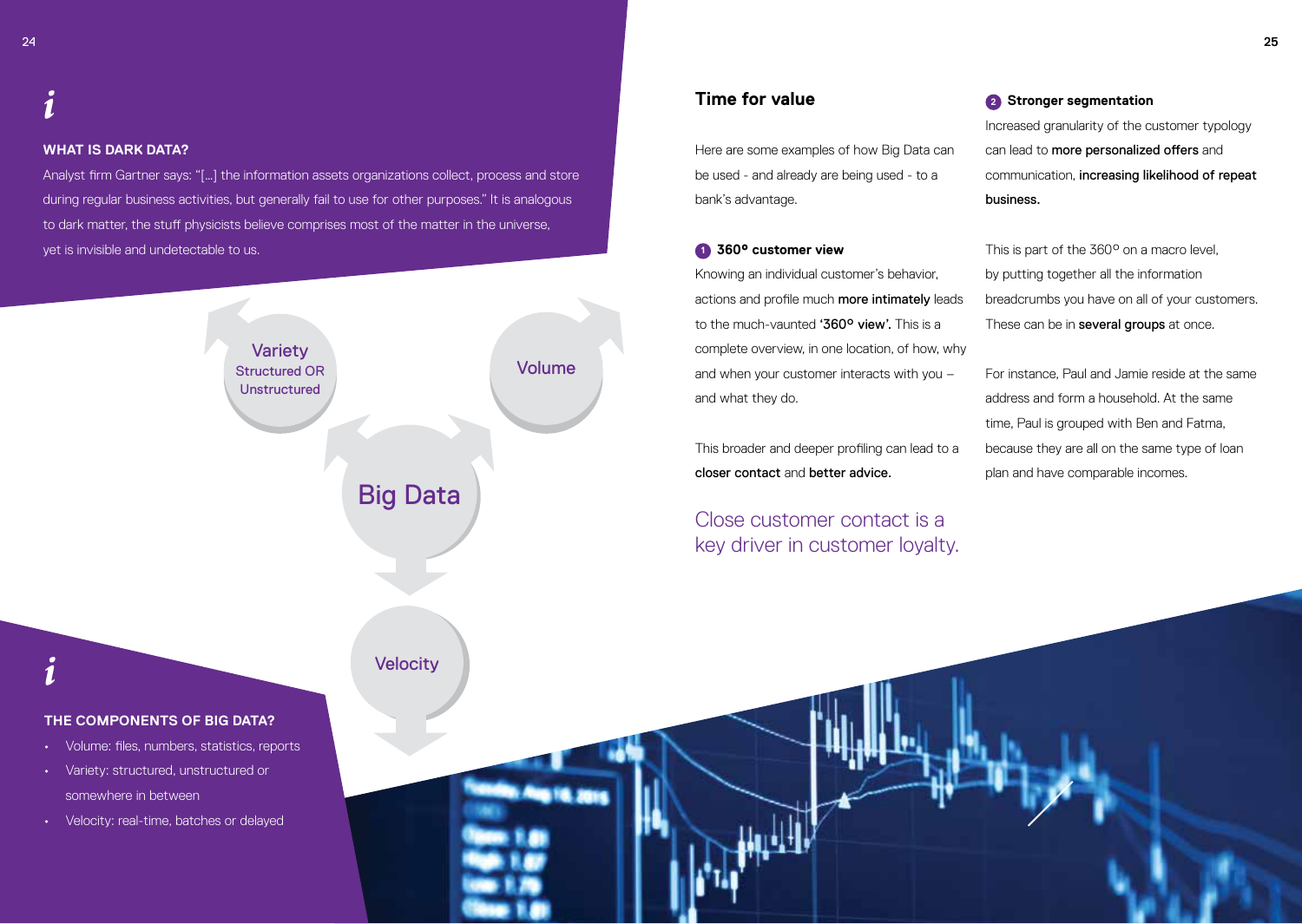*i*

# **WHAT ABOUT PREDICTIVE CAPABILITIES?**

To be able to predict trends, capital flows and consumer behavior is the holy grail of current data analytics. It remains to be seen whether this will eventually be fully flawless, but trend indicators are sure to increase in terms of reliability and predictability, much like weather forecasts have become a lot more accurate over the past 50 years.

# *"At the heart of any successful segmentation strategy is the ability to identify and assemble the right data points"*

Source: PWC report 'Customer Segmentation'

62% vs. 41%

62% OF BANKING CUSTOMERS ARE LIKELY TO REMAIN LOYAL TO THEIR BANK IF IT CAN GIVE ADVICE IN PIVOTAL LIFE DECISIONS. BY CONTRAST, ONLY 41% IS LIKELY TO REMAIN LOYAL IF THEIR BANK DOES NOT.

Source: Nicole Sturgill, CEB Principal Executive Advisor

![](_page_13_Figure_8.jpeg)

SHARPER AND MULTI-SEGMENTATION OF CUSTOMER PROFILES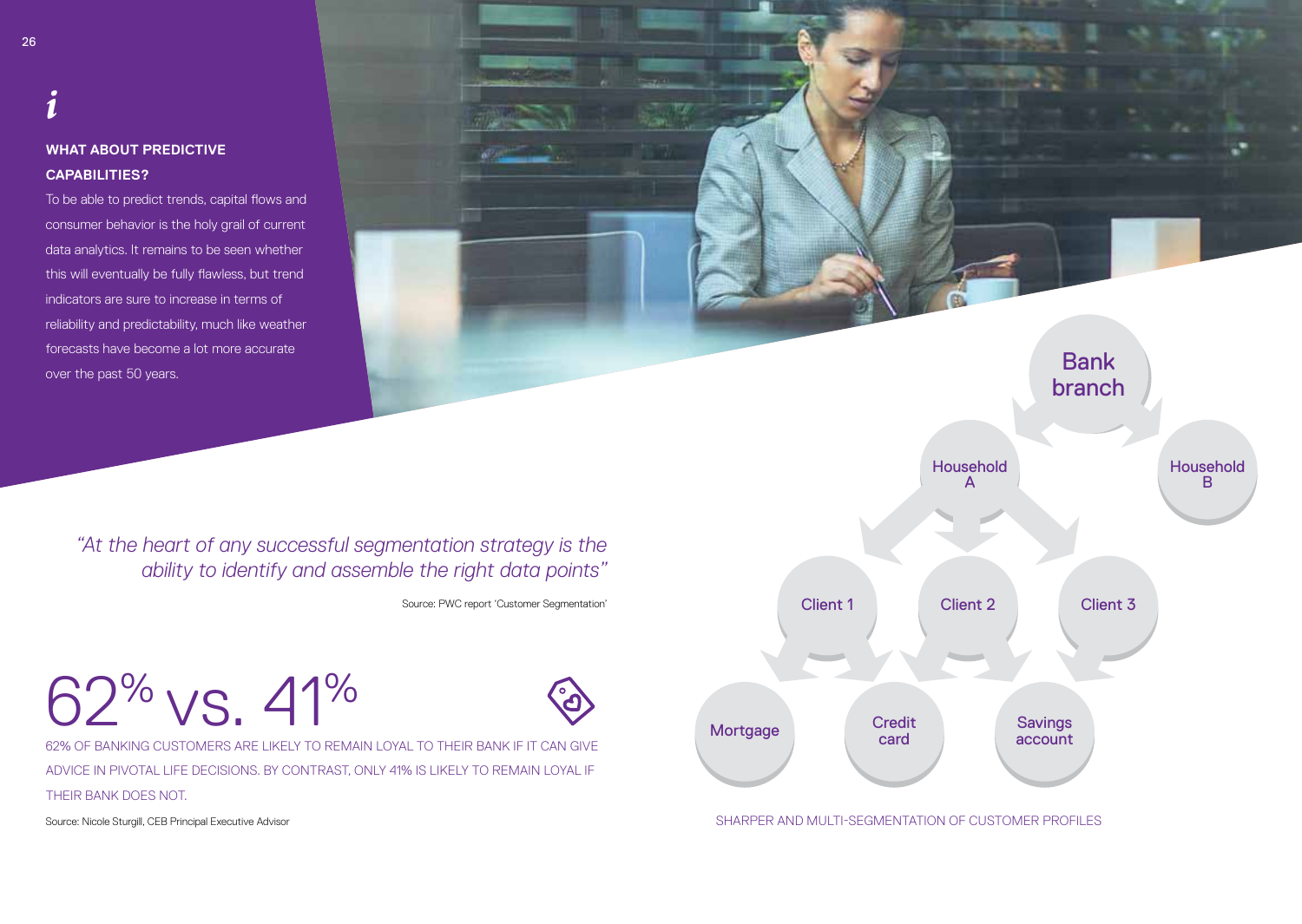#### **<sup>3</sup> Risk analysis**

In the modern bank, risk analysis is **equally as** important as financial indicators and sales figures. Here, too, data provided by IT can improve risk analysis and make it more reliable. The 2008 Credit Crunch proved there was still work to do in this area.

Automated systems that are based on benchmark data for 'normal' behavior can constantly monitor for risk. Users and actions can be grouped, too, according to behavior and risk pattern.

# *decision."*

Tom Gramm CS Monitor

# In a true data-driven bank, risk analysis is at the heart of all operations.

#### **<sup>4</sup> Sentiment analysis**

Monitoring Big Data from a disparate array of sources helps IT understand the impact of business decisions or market trends on the customer and partner base.

*"Every decision is a financial indive* this prediction system so on." *"Machine learning tools such as artificial neural networks make this prediction system self-learning and more precise."*

Source: I Know First

These data streams can come from social media trends, indicators on IoT-enabled devices or macro trends.

It is widely known that people base decisionmaking on emotion as much as they do on cognition. Sentiment analysis can demonstrate the prevalence of emotional factors and see when and how people make certain decisions.

As Tom Gramm states in CS Monitor: "A trip to the grocery store has an astounding number of decisions. You are constantly choosing between products, what aisle to go down, whether or not to put that impulse buy into your cart, and

Another area of finance where Big Data's applications can shine is the stock exchange. Dr. Lipa Roitman, CTO and co-founder of I Know First, says: "Machine learning provides distinctive insight to our comprehension of market dynamics and behavior. The algorithm has a built-in general mathematical framework that generates and verifies statistical hypotheses about stock price development."

#### **6 Fraud and threat detection**

Becoming better at knowing which data flows and behavioral patterns point to cases of fraud increase proactive security and improve customer satisfaction.

50% CONSULTANCY FIRM KPMG ESTIMATES THAT APPLYING BIG DATA TECHNIQUES TO RISK ANALYSIS CAN

INCREASE ITS EFFECTIVENES BY 50%.

Source: 'How Big Data Can Strengthen Banking Risk Surveillance'

40%

ISENTIUM'S SENTIMENT ANALYSIS METHOD THROUGH SOCIAL MEDIA FOR MARKET CONDITIONS CUMULATIVELY OUTPERFORMED A REGULAR 'BUY AND HOLD' APPROACH BY ALMOST 40% OVER THE COURSE OF 2.5 YEARS.

Source: Twitter

55-84%

BETWEEN SLIGHTLY OVER HALF TO CLOSE TO NINE IN TEN STOCK TRADES ARE DONE BY COMPUTER PROGRAMS, WITH NO HUMAN DECISION-MAKING INVOLVED.

Source: Morgan Stanley / Tabb Group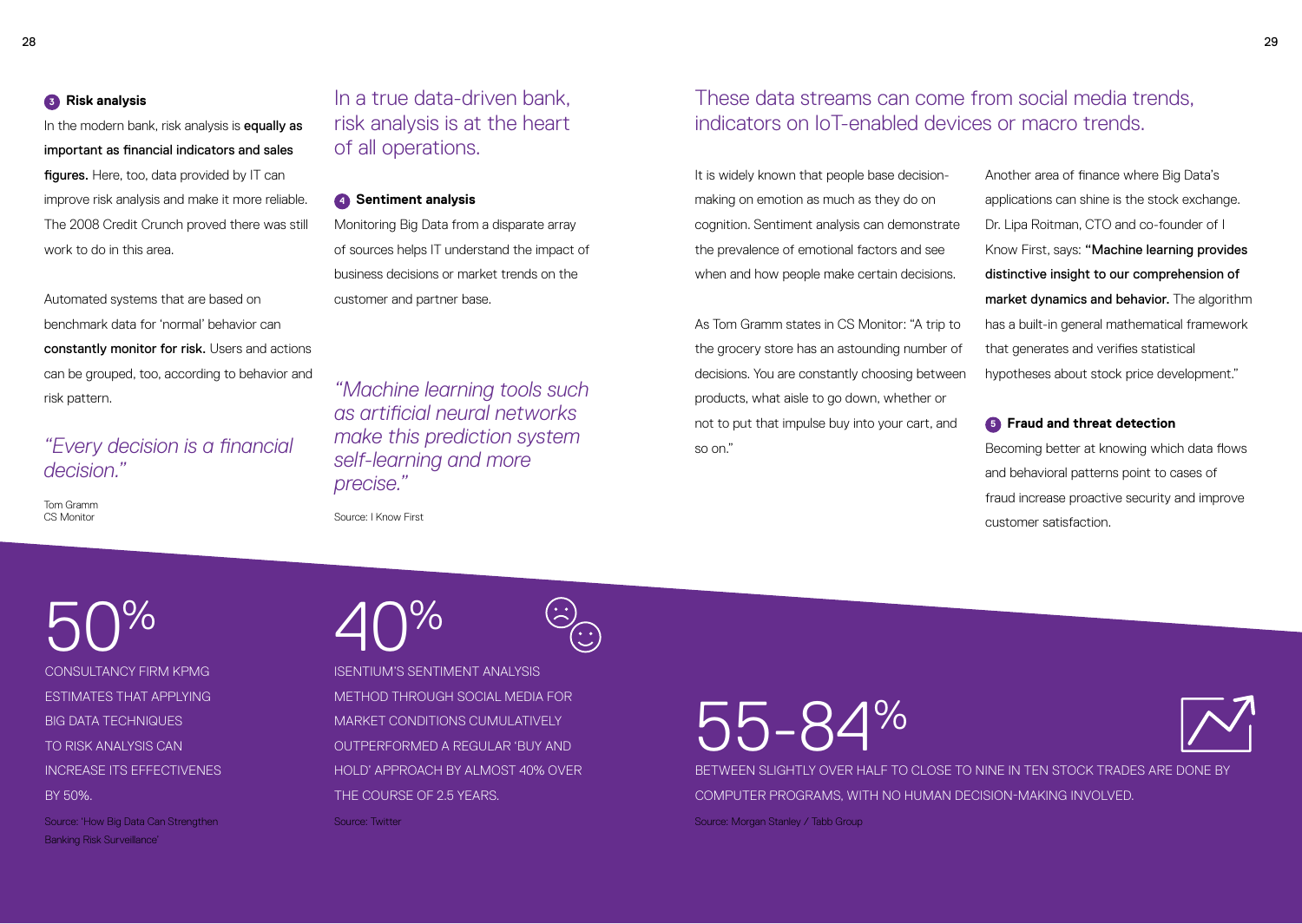## **So you think you can analyze**

In many financial organizations, analysis of data is hindered by a number of challenges.

- **•** Fragmentation: if the IT infrastructure is too fragmented, even the best of analysts will have trouble seeing the wood from the trees.
- **•** Siloing: departments aren't sharing their data or are duplicating processes and files without even knowing they are.
- **•** Lack of governance: Big Data can't be adequately gathered or analyzed if there is no corporate framework for it.

So, the first prerequisite to leverage Big Data is the transformation and modernization of the IT infrastructure into a system that propagates a single source of truth.

IT transformation can go a long way to create a universe where data thrives.

Only when the IT setup is aligned with the business objectives and vice versa can data truly flow through the organization unimpeded. Then, it can be brought together to form the basis of a coherent analysis and action plan.

As such, transformation initiatives that want to take advantage of Big Data are not just about technology, but also about mentality.

The bank has to have one shared vision, and the customer is always central.

![](_page_15_Picture_10.jpeg)

THE ANNUAL AMOUNT OF TAXES THE EUROPEAN UNION MISSES OUT ON DUE TO FRAUD.

European Commission

![](_page_15_Picture_13.jpeg)

**A CLOSER LOOK – DELL EMC CUSTOMER CASE EOS KSI KNOWS WHEN IT'S PAYDAY - WITH SUPERIOR ANALYTICS**

**1** The customer - ESO KSI Česká Republika is a debt collection expert with 50 subsidiaries in 25 countries. Its expertise is in walking the line between not letting customers get away with outstanding debts, while simultaneously trying to ensure their goodwill for future business.

**2** The challenge - While EOS KSI had an internal solution to sift through and analyze data, more versatility was needed to lift it to the next level. The company needed a much more far-reaching system that would use the data to analyze:

- **•** Whether or not to go to court
- **•** The best process phases to collect debt
- **•** Which debts were more likely to become delinquent
- **•** If standard collection steps could be skipped

**3** The solution - EOS KSI opted for a solution based on Dell Statistica Data Miner. It would help the company build probability models and specify optimal collection strategies for each debtor profile. It also offered ways for EOS to gain a more profound understanding of its customers, and automated reporting activities.

**4** Benefits - EOS can now use payment probability and debtor characteristics and behavior to drive the collection process. Instead of an intensive collection process for all unpaid debts, EOS can zero in on debts most likely to be paid. In addition, the company has been able to save 52 hours in administrative time each month through automation.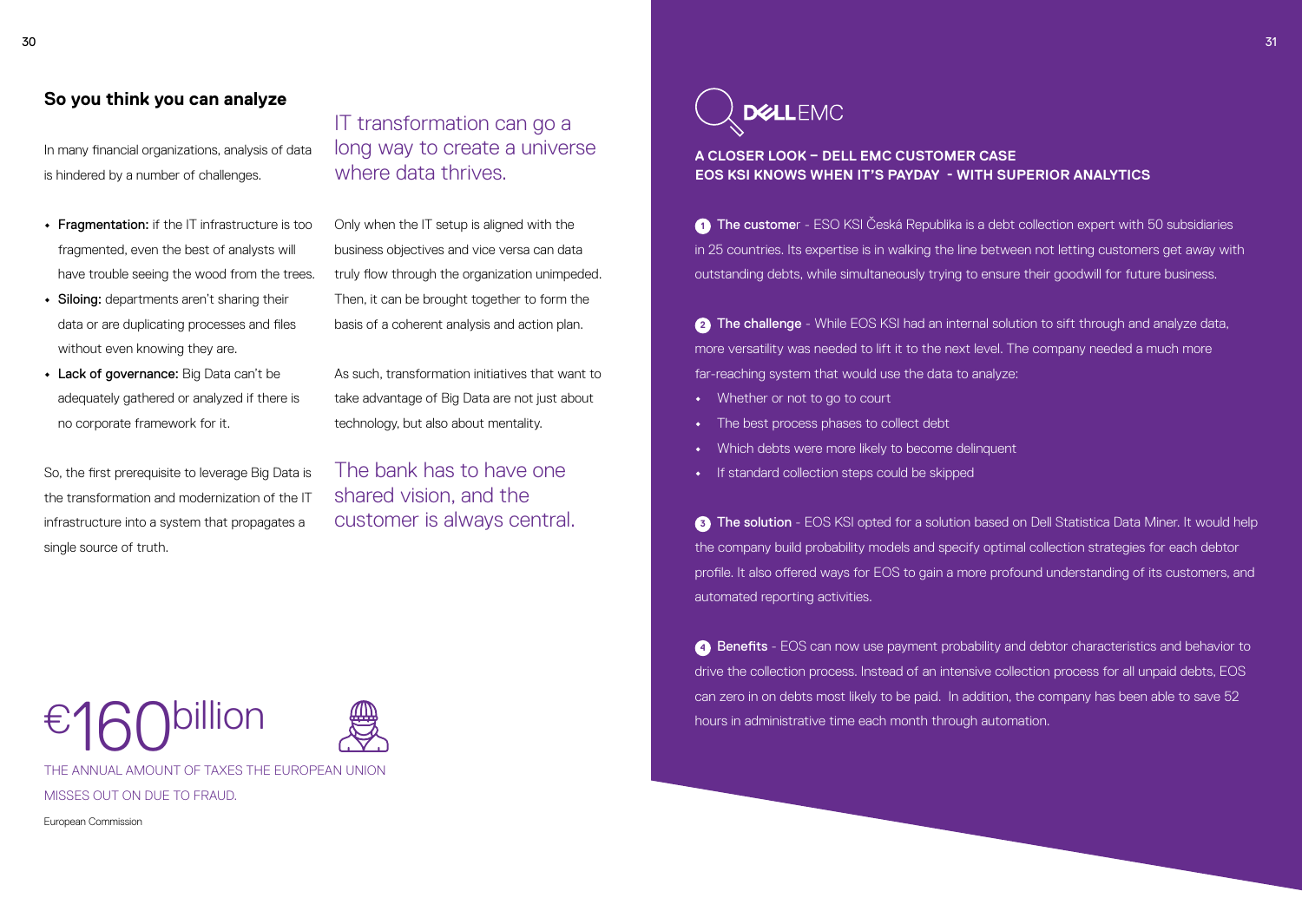*"We were able to implement the Statistica solution quickly and easily, using our own employees - and our users find that the Statistica environment is intuitive and simple, even for non-analysts."* Ivan Fibir, Call Center Manager, EOS KSI

## **KEY TAKEAWAYS FROM THIS CHAPTER**

Big Data can only be useful with

- **•** The right mentality
- **•** The right transformation
- **•** The right availability
- **•** The right analytics

There are a plethora of gains to be made in many previously intangible domains

**Dear reader**

- **•** Behavioral and sentiment analysis
- **•** Pattern recognition and trend prediction

Predictive analytics are on the horizon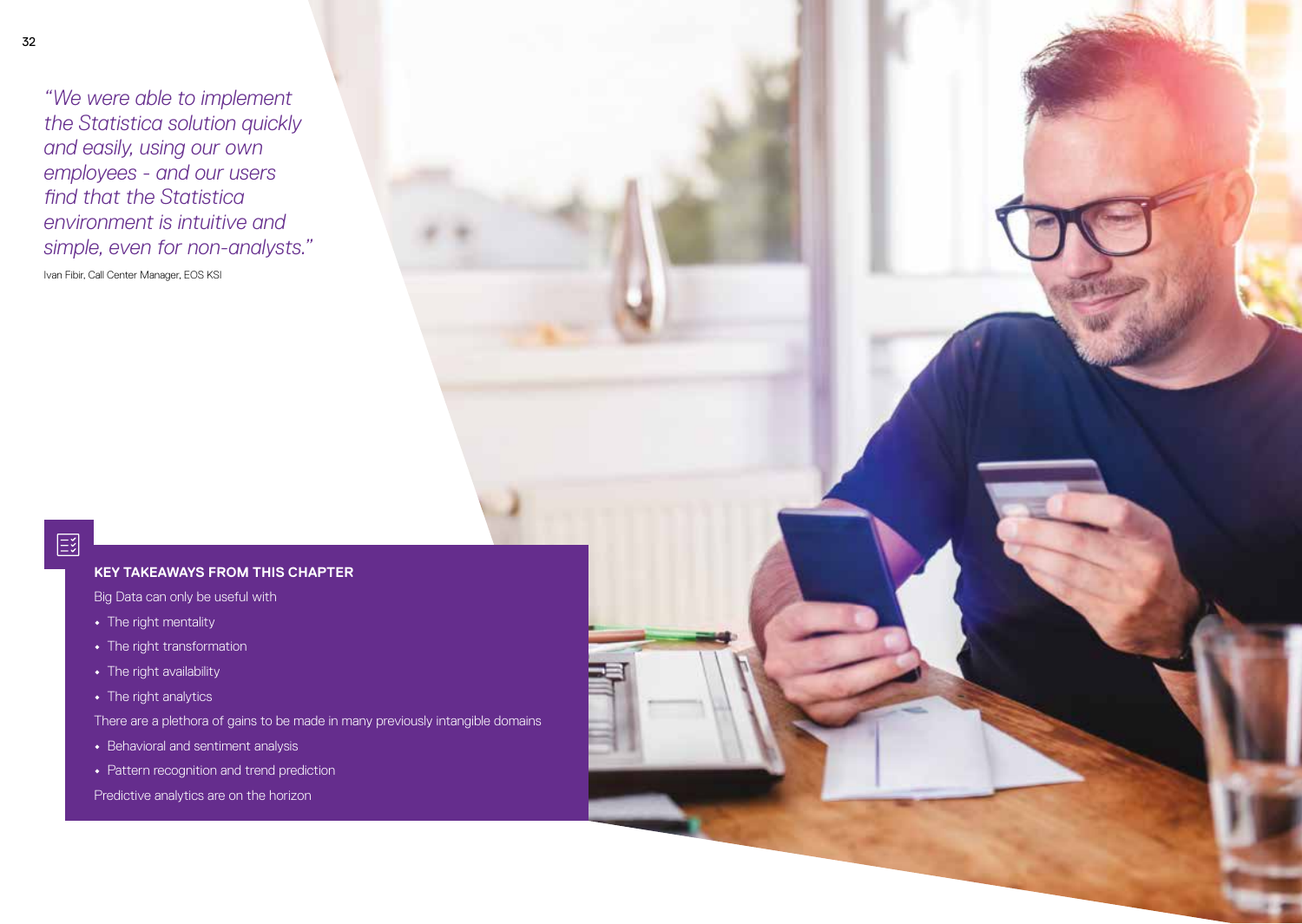![](_page_17_Picture_0.jpeg)

# CHAPTER 3

# The keys to successful transformation

Today's mega-banks are the result of successive mergers and acquisitions in the preceding decades. **Each merger** or takeover resulted in **specific IT setups** fully or partially becoming part of the **larger IT infrastructure.**

The result was what is commonly known as the **"IT spaghetti",** a chaos of interlinking, legacy and patched IT structures and solutions that is **hard to control, maintain and update.** 

# Aside from the **steep TCO** and the **almost arcane knowledge** required to maintain and update the system, these systems pose a risk.

Partly for that reason, IT is often **seen as a cost, not as a creator of business value.** But this perception can be completely turned on its head with **the proper transformation project.**

## **THE FRAMEWORKS ARE HERE**

BIAN, the Banking Industry Architecture Network, has thoroughly addressed the challenge of creating a professional IT framework for financial institutions. This comes in handy in IT transformation, as it focuses on mapping the business needs onto the IT needs and manages to **THE FRAMEWORKS ARE HERE**<br>BIAN, the Banking Industry Architecture<br>Network, has thoroughly addressed the<br>challenge of creating a professional IT<br>framework for financial institutions.<br>This comes in handy in IT transformation

64 %

![](_page_17_Picture_11.jpeg)

... OF BANKS FEEL THEIR ABILITY TO CHANGE IS A GREATER CHALLENGE THAN SEEING THE NEED FOR IT Source: Gartner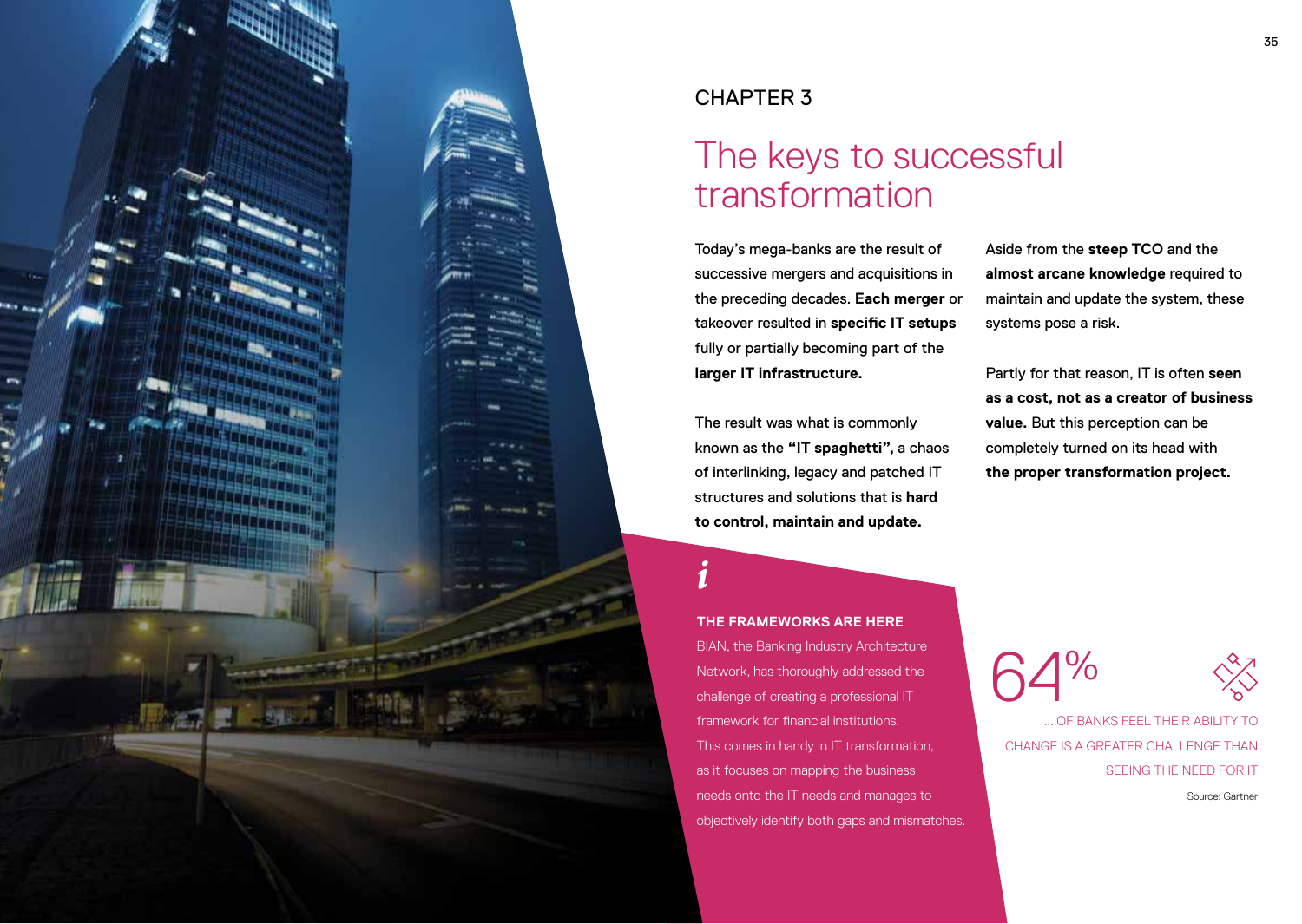### **Victorian cement**

In an article in Computer Weekly, the chairman of the British Financial Services Club says: "Banks in the last century all held the view: 'If ain't broken, don't touch it.' [...] By the time the Internet came around, the cement was so thick that Internet banking was just added making the cement more like granite rock."

This granite rock becomes a challenge when converting the IT setup into something leaner. The chairman adds that banks will look "Victorian by comparison to new competition or banks that have systems fit for purpose."

For a banking IT setup to be futureproof, several conditions need to be met.

# *"We believe the next decade will be marked by the simplification of business."*

EY, Global Banking Outlook 2015

#### **<sup>1</sup> Transparency**

# Data must come from and flow to one unified point.

Data has to be traceable and has to come from a 'single source of truth', requiring systems that offer an easy look on how they generate data and where it's coming from.

# Clear KPIs for the IT department help demonstrate its business value.

In addition, these KPIs offer clear goals for what the system has to do as well as what it shouldn't do.

Data traceability helps the entire organization, from sales and marketing to finance. Blockchain can again play a role in this.

Several banks are already experimenting with this. "Across the world, banks are finding use cases for it. But it will ultimately work when more banks adopt it," says Rajiv Anand, Executive Director of Axis Bank in an India Times article.

#### **<sup>2</sup> Scalability**

It must be easy to enlarge IT capacities as the business requires it, a type of scalability that is hard to achieve with traditional in-house server parks.

Generally, this can be overcome with outsourcing. This requires trust. Banks are understandably skeptical of moving the infrastructure for their sensitive core banking systems someplace else. But the advantages are undeniable.

Banks (as well as other companies and industries) increasingly adopt and adhere to a hyper-converged infrastructure (HCI).

With HCI, storage and computing are integrated and virtualized.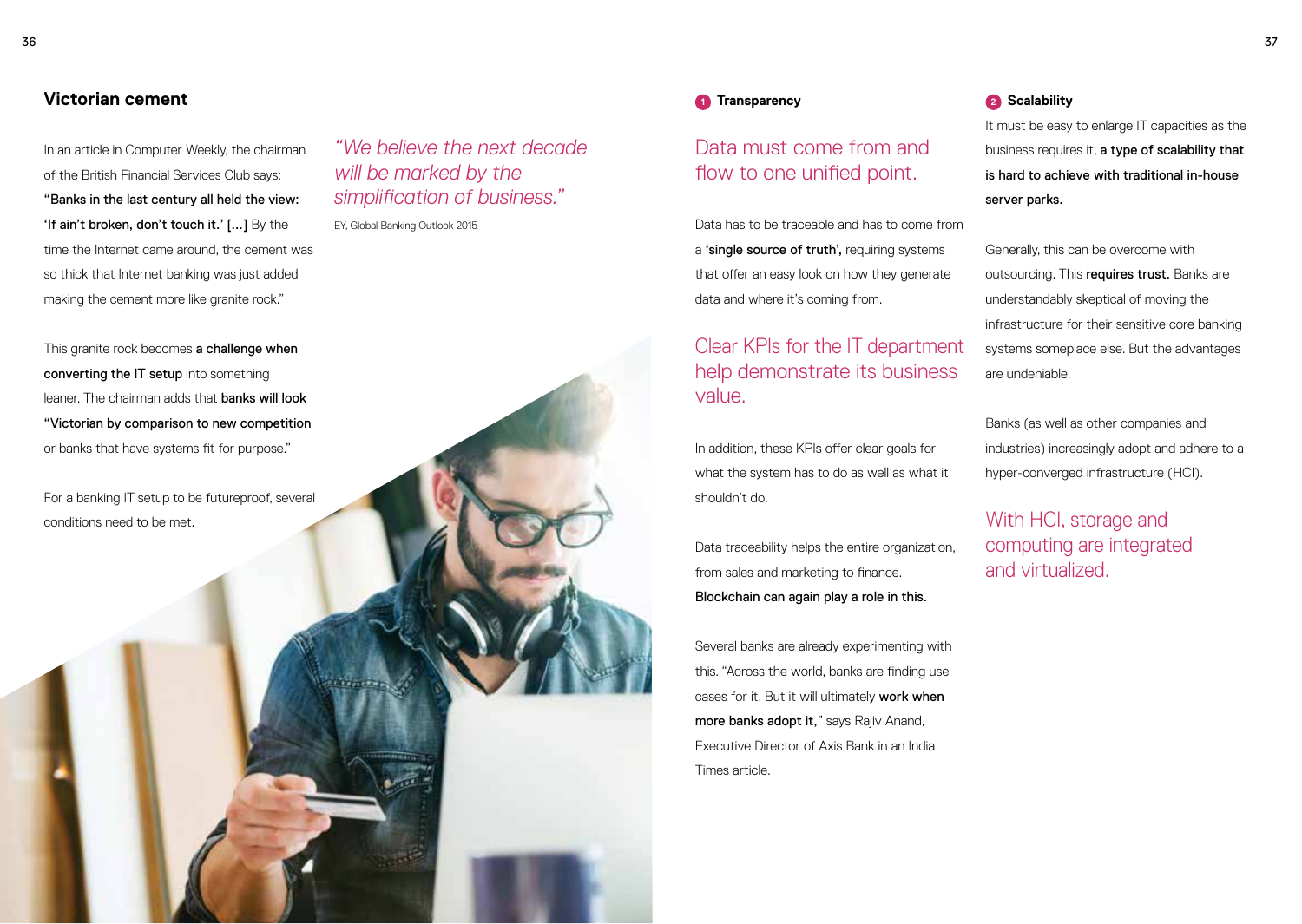It gives the CIO and the IT team the agility and flexibility it needs to tackle today's and tomorrow's challenges. It takes the focus of IT away from 'systems' and redirects it to 'applications'. It lets IT come closer to the business again.

#### **<sup>3</sup> Maintainability**

For an IT infrastructure to be easy to maintain, it is best that it contains as few proprietary interfaces and programs as possible, making the system a single pane of glass, easier to get to know and use for new talent.

It also makes maintenance tasks much quicker if an IT employee doesn't have to sift through seven interfaces and applications, or has to learn ancient programming languages like Cobol. In addition, legacy systems are often "poorly documented, forcing banks to rely on the knowledge and experience of a generation of workers who are nearing retirement," writes Deloitte in its report 'Why Legacy Is Not Enough.'

#### **<sup>4</sup> Customer orientation**

User experience is one of the key elements in customer adoption and retention, especially in designs for mobile. However, it is also important for a bank's employees, who are a type of 'customer' in another way.

# User experience matters. It can motivate employees as well as customers.

This is non-trivial. The Financial Brand writes: "It is finally the right moment for banks to [...] make their services clear, obvious and intuitive for their users. Perhaps this is the most difficult task of all because of the need to overcome existing internal politics and an organizational culture."

#### **<sup>5</sup> Shock resistance**

While sometimes, ad hoc interventions can't be avoided (e.g. in case of an unpreventable natural disaster), the IT setup needs to be shock-proof and have built-in redundancy to avoid major disruptions.

This includes security concerns around hacking and attacks, too. While transformation aspects "will not guarantee 100% protection against cyber attacks, implementing even a couple of these will boost your bank's ability to defend itself against today's sophisticated cyber attackers," says Itay Glick, CEO of Votiro.

# 62%

... IS THE NUMBER OF AMERICANS THAT RELY ON THE INTERNET AS THEIR PRIMARY BANKING CHANNEL. IN AN ERA WHERE A COMPETING FINANCIAL SERVICE PROVIDER IS JUST ONE CLICK AWAY, USER EXPERIENCE IS A KEY DIFFERENTIATOR. Source: OpenLegacy

61%|30%

![](_page_19_Picture_17.jpeg)

ALMOST TWO OUT OF THREE BANKS ARE CURRENTLY DEVELOPING A CLOUD STRATEGY. ONE IN THREE ACTUALLY HAS A STRATEGY IN PLACE.

Source: The Cloud Security Alliance

 $78\%$  /( )% ACCORDING TO AN NTT DATA SURVEY, THIS IS THE AVERAGE PORTION OF A BANK'S IT BUDGET SPENT ON MAINTENANCE. 70% OF ALL BANKERS FEEL THEIR CORE BANKING INFRASTRUCTURE CAN'T ADAPT QUICKLY ENOUGH TO CHANGE.

Source: Twitter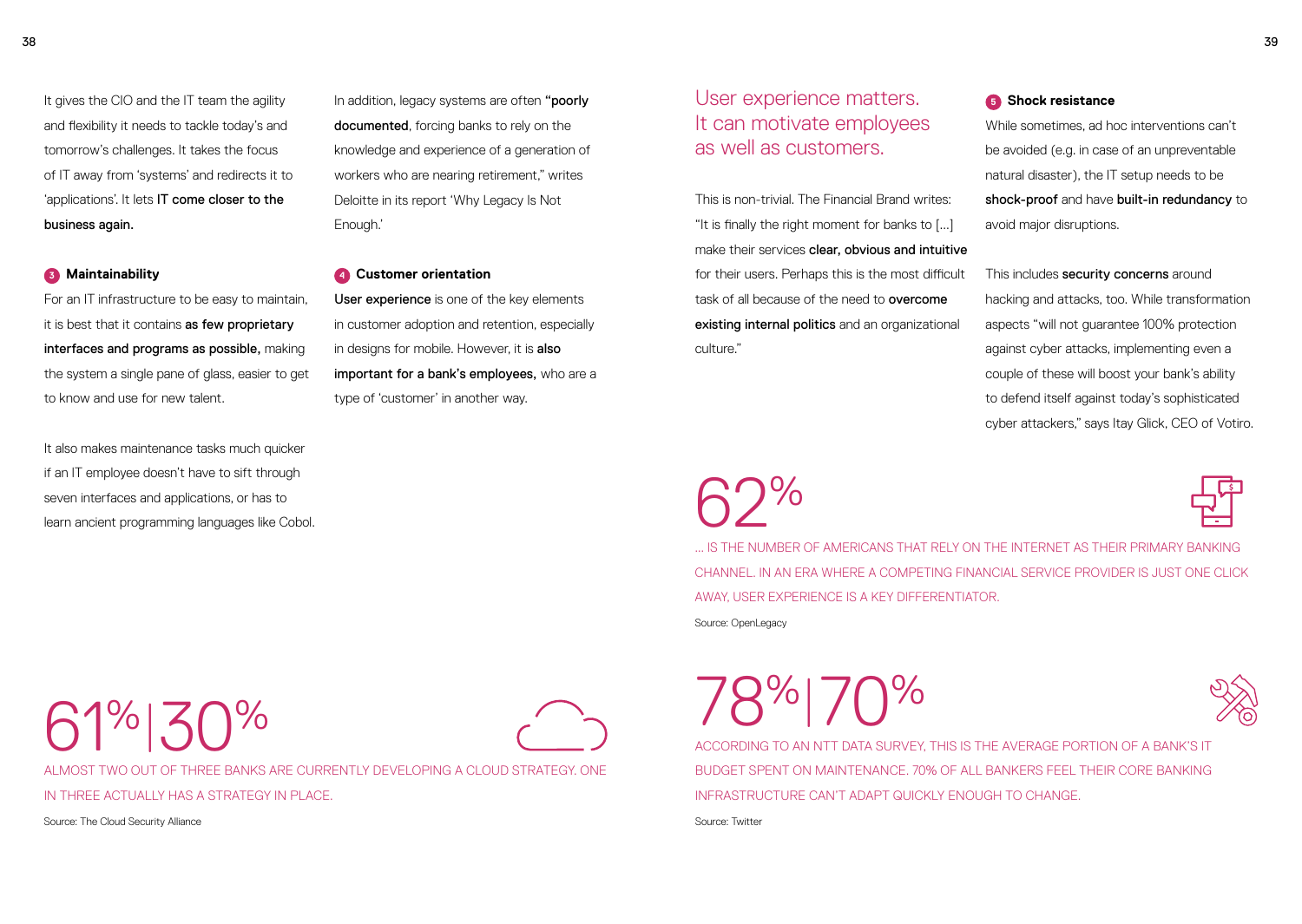# **DELLEMC**

**A CLOSER LOOK – DELL EMC CUSTOMER CASE BANK OF IRELAND ACCELERATES ITS MORTGAGE APPLICATION PROCESS WITH 75%**

**1** The customer - Bank of Ireland is one of the 'Big Four' Irish banks. Its subsidiary in the United Kingdom seeks to be more than 'just' a bank. For instance, it partners with the UK Post Office to serve over 3 million customers with mortgages, savings, loans and foreign currency exchanges.

**2** The challenge - Bank of Ireland UK has lofty ambitions. It wanted to triple its number of mortgages, both directly and through its channel partner network. That meant deeper partner relationships, simplifying mortgage application processes and rendering the IT back-end more efficient. In other words, Bank of Ireland UK was looking at digital transformation.

**3** The solution - To develop a highly customized IT setup that would deliver, Bank of Ireland UK formed a strategic partnership with Dell EMC. From initial consultancy to implementation, Dell EMC developed a back-end that met the requirements for efficiency, ease of use and flexibility. It integrated the system within the existing IT setup and never lost track of the end-user experience.

**4** Benefits - In less than a year, Bank of Ireland UK was able to launch its new mortgage sales platform.

- **•** Where it had taken approximately one hour to complete a mortgage application on the old system, the new system took about 15 minutes.
- **•** Within the first three months, the bank reeled in over £250 million in new mortgage applications.

![](_page_20_Picture_8.jpeg)

# 300x

![](_page_20_Picture_10.jpeg)

BANKS ARE ATTACKED BY HACKERS, MALWARE AND OTHER HOSTILE ACTORS 300 TIMES MORE THAN ANY OTHER TYPE OF COMPANY OR INDUSTRY. Source: Websense Security

*"Dell EMC played a significant role as our digital transformation partner, helping shape our vision and turn that vision into a*  reality. We made a substantial investment in understanding *and delivering what the business, consumers, brokers, and our partners wanted-and that has paid huge rewards."* 

Jonathan Workman, Program Director, UK Mortgages, Bank of Ireland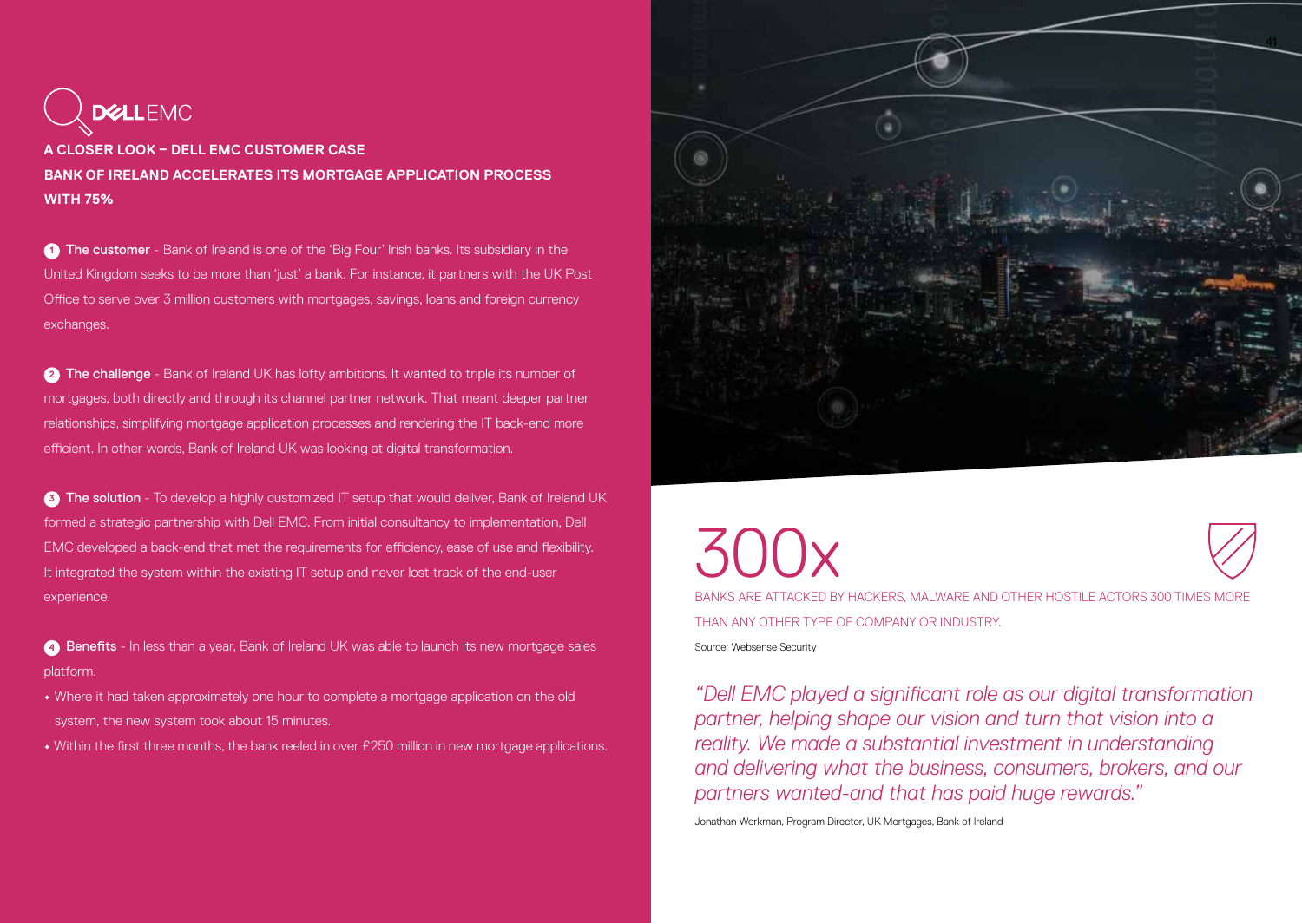There are **many 'best practices'** for digital transformation out there. For the financial sector, these chiefly come from the Banking Architecture Industry Network (BIAN).

Many software and hardware vendors as well as technology alliances have built their own versions. Some banks have done so as well.

For instance, Deutsche Bank "has built a "storybook" of structured processes for migrating checklists, command center structures, communications structures and all of the other changes needed to facilitate a cutover from one system to another," as noted in BankTech.

Transforming the bank's IT infrastructure is like spinal cord surgery.

Just like damage to the spine can't be remedied with a simple diagnosis and one operation, transformation is a long-haul project. Each part of it is risky, each part of it can be successful if the right methods are pursued.

Roughly speaking, most transformation exercises follow this path:

- **<sup>1</sup> Identification of challenges** and needs both within and without the business and how these relate to the IT landscape.
- **2 Analysis** of function or process gaps in the system, bottlenecks and mismatches between IT and other departments.
- **3 Drafting** an ideal setup based on the exercises in (1) and (2).
- **4 Implementation**, usually through a piece-meal, gradual implementation that is less disruptive and guarantees a bank's 24/7 uptime. **5 Testing** the new setup and then finally

validating it.

### **The bank of the future**

With the pace of technology changes being what it is, we cannot say what a bank will be in 30 years. Will it be fully cloud-operated and automated to such a degree that bankers will all act as personal advisors to their clients? Will new entrants take ever **bigger roles** or eventually merge with existing giants?

A truly shock-proof bank does not and will never exist, but finance providers can ready themselves for tomorrow's challenges.

Transformation can turn IT from a cost center into a creator of value.

Eš

### **KEY TAKEAWAYS FROM THIS CHAPTER THE FIVE MUSTS FOR IT IN FINANCE**

- **•** Transparent: it must be clear what systems do and how they do it.
- **•** Scalable: it must be easy to scale the system up or down.
- **•** Maintainable: it must be convenient to update and well-documented how to.
- **•** Customer-oriented: customer experience should be similar across services and channels.
- **•** Shock-resistant: it must be anticipating coming evolutions and threats.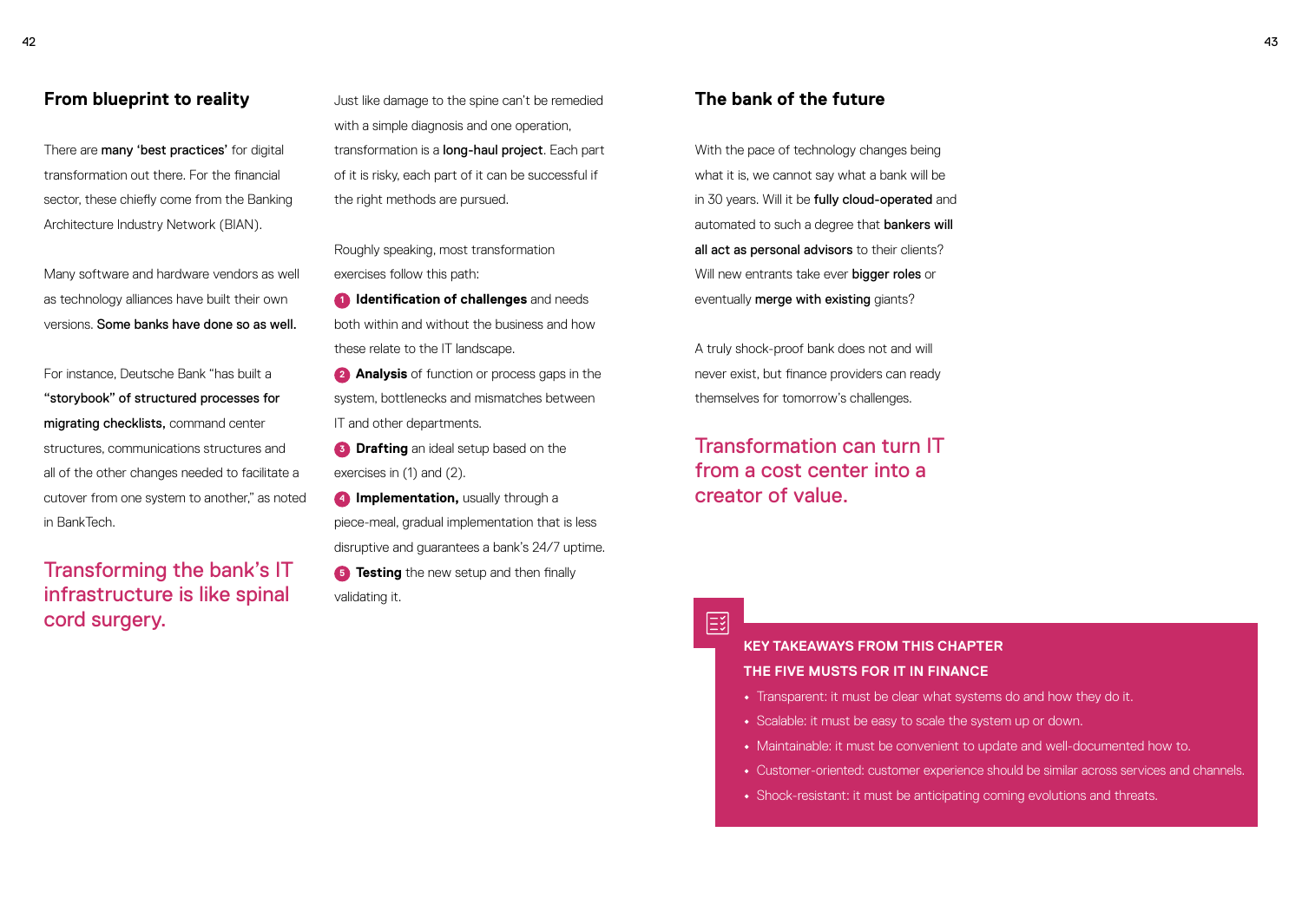![](_page_22_Picture_0.jpeg)

# CHAPTER 4

# The human factor

When talking about technology, it is easy to get lost in jargon and features and lost track of **what ultimately matters most: people.**

Consumers are keenly aware that their **data represents value** and that their privacy is under pressure.

The European Union's General Data Protection Regulation (GDPR) is one attempt at addressing these concerns, and it will have a real impact on **how companies and institutions treat data.**

Another aspect is the changing nature of the customer base. Due to a combination of factors, today's consumers are **hyper-aware, hyper-connected** and expect **hyper-personalized services**.

# *i*

### **THE RIGHT TO BE FORGOTTEN**

Unlike Basel III, GDPR is legally binding in all European Union member states as from 2018. Citizens will have the right to withdraw consent to their data being processed, appeal automated decisions made on basis of that data as well as the right to data erasure.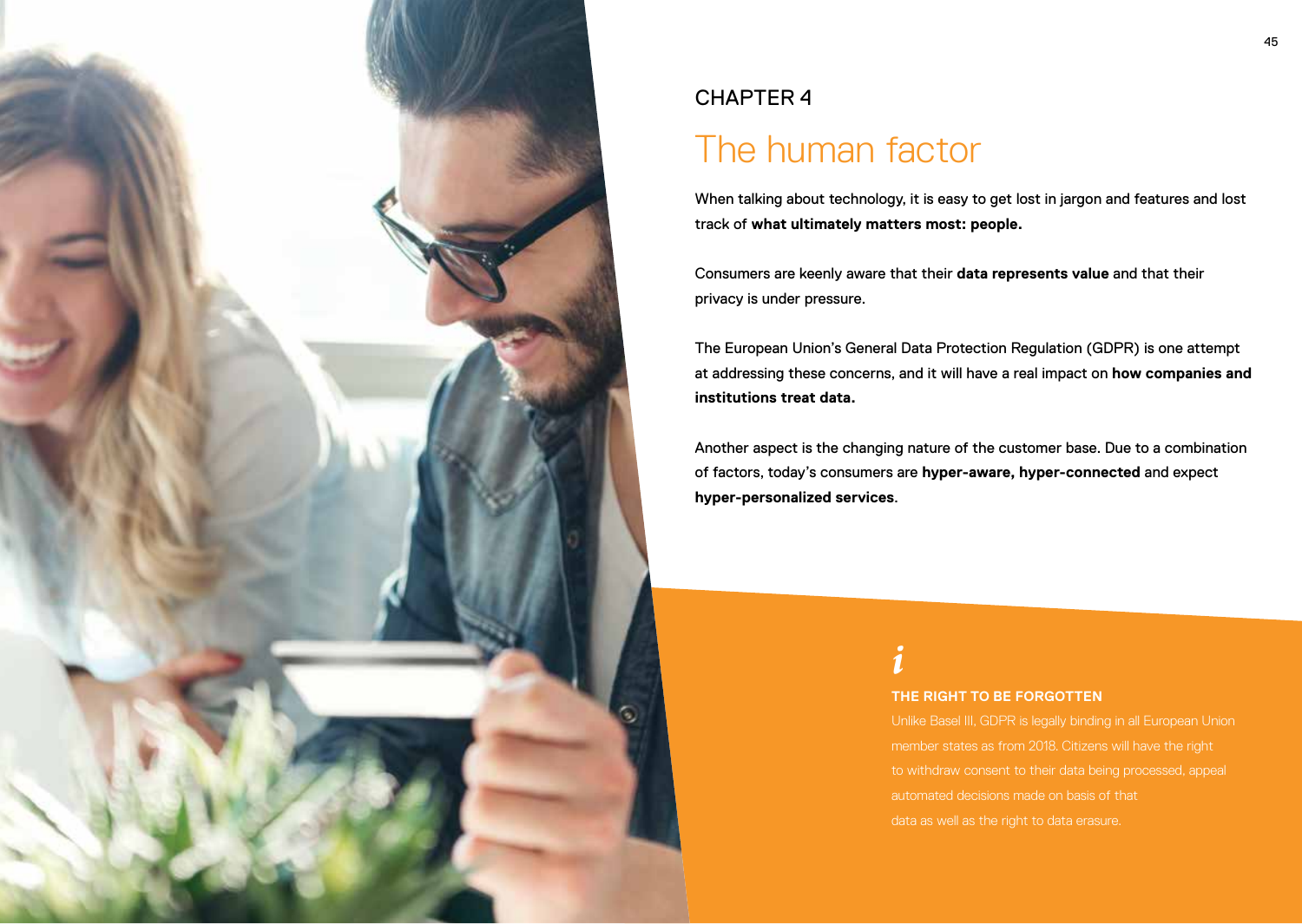# **Beyond the limits of technology**

How to treat the human-technology relationship in finance is as much of an IT issue as it is a business issue. Consider these challenges posed by technology in the customer relationship:

- **•** GIGO: focusing on the wrong data to identify customer personas or track customer behavior will result in bad business decisions, also known as the 'garbage in, garbage out' problem.
- **•** Big Brother: too much focus on the particulars of the customer may be offensive to them or may feel as privacy intrusions.
- **•** FinTech: a certain number of people have an icy relationship with banks and believe fintech companies can work more to their advantage.

# The challenges posed by technology can also be solved by technology.

Banks are catching up with technologies and policies of their own. Gallup's tracking poll has shown a **slow increase in public trust** in banks in the US.

The positives have been hovering near 30% in the past few years, up from a dramatic 21% in 2012, but still nowhere near the 40-50% scores they enjoyed in the early '00s.

So there is work to do. IT can step in and help out.

![](_page_23_Picture_10.jpeg)

57% OVER HALF OF ALL AMERICANS BELIEVE THE TRADITIONAL FINANCIAL INSTITUTIONS WILL CEASE TO EXIST IN THEIR LIFETIME.

Source: Blumberg

 $75\%$ THREE QUARTERS OF AMERICANS THINK THE SERVICES AND PRODUCTS OFFERED BY FINTECH COMPANIES THAT COMPETE WITH BANKS GIVE THEM MORE POWER OVER THEIR FINANCES.

Source: Blumberg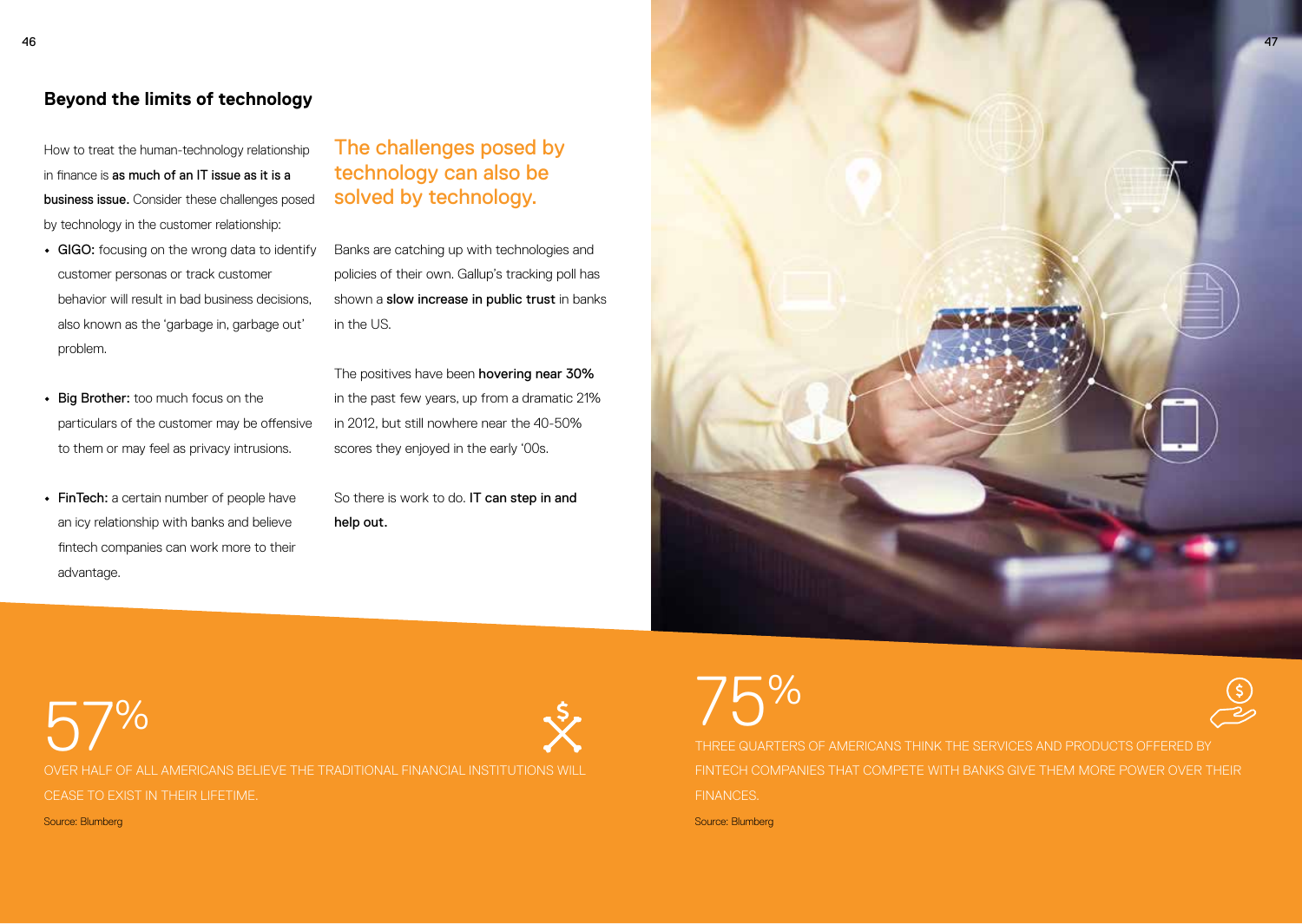Today's consumers are more connected than ever, with a whole host of devices. This is the age of hyper-connection. All information to compare services and get advice from peers is just a click away.

# To remain the preferred partner, financial services have to step up their game.

An area where technology can have a positive impact is where banks can aid customers in their purchasing decisions.

Special apps can tailor consumer credit or bundle financial offers to specific situations and very specific customer profiles. This is made possible by the wealth of data the bank has that competitors do not have.

An example of this could be someone looking to buy a new television. The prospective, connected customer can immediately compare the store's credit offer to their bank while in-store.

# Positively impacting the consumer's life is a double win for the bank.

A loyal consumer is an asset, and a defeated competitor is now less likely to further encroach on the financial institution's home turf.

Other schemes to win back consumer trust is by offering them classic incentives such as profit sharing or loyalty bonuses. Rationalized IT operations cut costs across the entire value chain, and some of the extra revenue can be reinvested in the customer base.

# **The branch is dead, long live the experience center**

Many banks are experimenting with digital-only offshoots. The rationale is simple: technology enables an almost automatic banking setup to be run (also known as a 'bank in a box') at much lower costs, and this allows the digital branch to offer more attractive rates to customers.

However, for many people, the traditional banking branch is still important. In fact,

according to Salesforce research, most customers still use the branch as the place to seek financial advice (58%).

Here, IT can play a crucial role, too, in making the banking branch smarter. If the back office runs more smoothly, more automated and can yield better insights into customer profiles, bank employees will also be able to give better advice and **devote more face-time** to their customers.

33%

| $\mathcal{L}^{\text{max}}_{\text{max}}$ and $\mathcal{L}^{\text{max}}_{\text{max}}$ and $\mathcal{L}^{\text{max}}_{\text{max}}$ and $\mathcal{L}^{\text{max}}_{\text{max}}$                                                                                                                                                                                                                                                                                                                                                              |                                                                                                                                                                                                                                                                                                                                                                                                       |       |                        |
|------------------------------------------------------------------------------------------------------------------------------------------------------------------------------------------------------------------------------------------------------------------------------------------------------------------------------------------------------------------------------------------------------------------------------------------------------------------------------------------------------------------------------------------|-------------------------------------------------------------------------------------------------------------------------------------------------------------------------------------------------------------------------------------------------------------------------------------------------------------------------------------------------------------------------------------------------------|-------|------------------------|
|                                                                                                                                                                                                                                                                                                                                                                                                                                                                                                                                          | $\mathcal{L}^{\text{max}}_{\text{max}}$ and $\mathcal{L}^{\text{max}}_{\text{max}}$ and $\mathcal{L}^{\text{max}}_{\text{max}}$<br>$\mathcal{L}^{\text{max}}_{\text{max}}$ and $\mathcal{L}^{\text{max}}_{\text{max}}$ and $\mathcal{L}^{\text{max}}_{\text{max}}$<br>$\mathcal{L}^{\text{max}}_{\text{max}}$ and $\mathcal{L}^{\text{max}}_{\text{max}}$ and $\mathcal{L}^{\text{max}}_{\text{max}}$ |       |                        |
| $\mathcal{L}^{\text{max}}_{\text{max}}$ and $\mathcal{L}^{\text{max}}_{\text{max}}$ and $\mathcal{L}^{\text{max}}_{\text{max}}$<br>$\mathcal{L}^{\text{max}}_{\text{max}}$ and $\mathcal{L}^{\text{max}}_{\text{max}}$ and $\mathcal{L}^{\text{max}}_{\text{max}}$<br>$\mathcal{L}^{\text{max}}_{\text{max}}$ and $\mathcal{L}^{\text{max}}_{\text{max}}$ and $\mathcal{L}^{\text{max}}_{\text{max}}$<br>$\mathcal{L}^{\text{max}}_{\text{max}}$ and $\mathcal{L}^{\text{max}}_{\text{max}}$ and $\mathcal{L}^{\text{max}}_{\text{max}}$ |                                                                                                                                                                                                                                                                                                                                                                                                       |       |                        |
| $\mathcal{L}^{\text{max}}_{\text{max}}$ and $\mathcal{L}^{\text{max}}_{\text{max}}$ and $\mathcal{L}^{\text{max}}_{\text{max}}$<br>$\sim$ $-$                                                                                                                                                                                                                                                                                                                                                                                            |                                                                                                                                                                                                                                                                                                                                                                                                       | _____ | .<br><b>CONTRACTOR</b> |

4-5%

GDPR WILL PENALIZE COMPANIES WHO DON'T COMPLY WITH IT BY ISSUING FINES. THESE FINES ARE SET BETWEEN 4 TO 5% OF THAT COMPANY'S ANNUAL TURNOVER. IF E.G. MICROSOFT WOULD BE FINED FOR NON-COMPLIANCE BASED ON ITS 2016 SALES FIGURE.

Source: European Union

A STANDARD & POOR'S SURVEY IN 2014 FOUND THAT ONLY ONE IN THREE ADULTS WORLDWIDE IS FINANCIALLY LITERATE – A DRAMATIC SCORE. SCORES ARE HIGHEST IN THE DEVELOPED WORLD. THEY ARE THE LOWEST IN EMERGING COUNTRIES. RISK DIVERSIFICATION IS THE LEAST UNDERSTOOD CONCEPT AMONG THE 15,000 PEOPLE POLLED.

Source: Standard & Poor's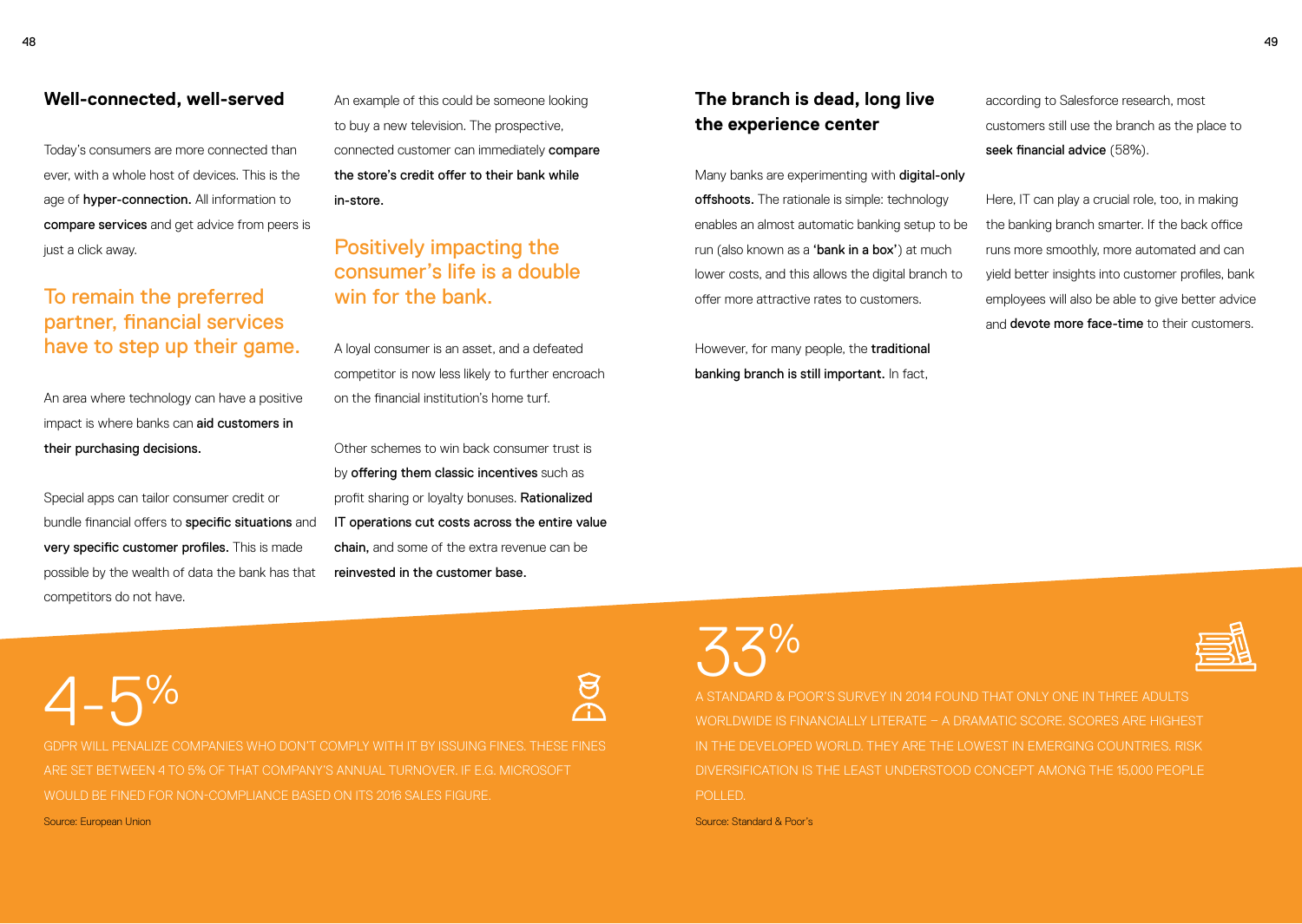![](_page_25_Picture_0.jpeg)

#### **BEYOND THE BANK**

Some banks are also experimenting with turning their branch office into an "experience center", in tune with the idea that a bank isn't just a money place but can add value in other ways. This includes cooperation (or coopetition) with retail chains, on life decisions.

![](_page_25_Picture_4.jpeg)

# **Increasing financial literacy**

While it's true that the average consumer is better-connected and more informed than the 20th century consumer, financial literacy still isn't widespread. Banks can play their part in getting this score up.

# A customer that makes more thoughtful decisions is a longterm investor.

A financially illiterate customer, on the other hand, is a liability. Their vulnerability to bad decisions might make them a ripe target for unscrupulous business, but their long-term ROI is poor.

THREE-QUARTERS OF ALL BANK CUSTOMERS STILL PHYSICALLY VISIT THE BRANCH OFFICE TO OPEN A NEW ACCOUNT.

Source: Salesforce

IT infrastructures must be prepared to reach out to this audience segment. The financially illiterate are often young or have no use for long e-mails. Banking apps on mobile devices or social media campaigns are more likely to reach them.

# There is no reason to let the underbanked go to new market entrants.

Banks have the know-how and the expertise on board to educate their customers. IT can play a crucial role in connecting the experts to the ones that need them most.

# **THE THINK FORWARD INITIATIVE** *i* DELLEMC

the less-informed may be a short-term profit term relationship where both the customer and the bank can thrive. The Think Forward Initiative was founded in this spirit: by bringing together a diverse range of experts in the field - e.g. from ING and Microsoft - it aims to improve financial literacy and make customers smarter with the aid of technology.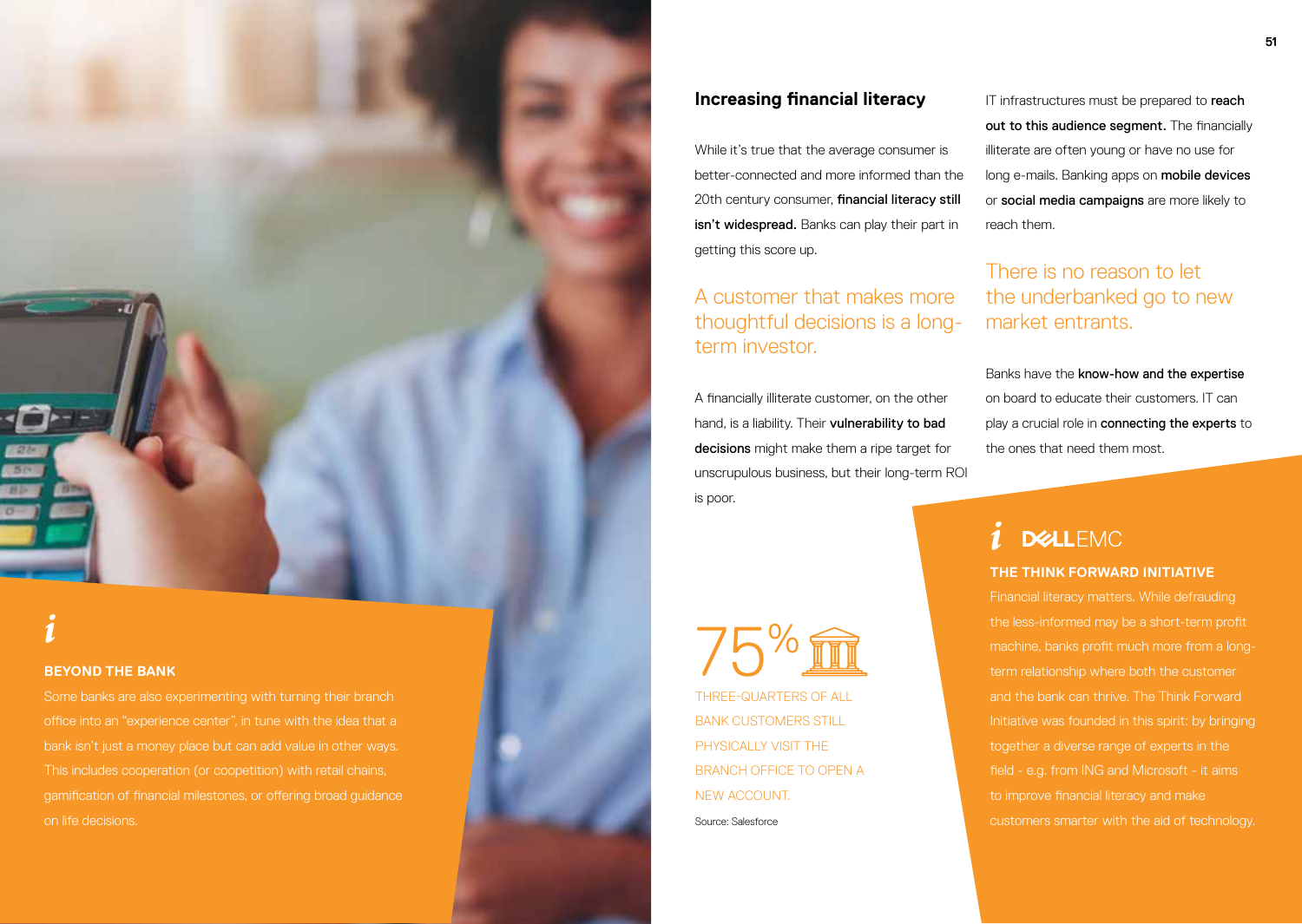# **DEALL FMC**

**A CLOSER LOOK – DELL EMC CUSTOMER CASE CITIC BANK: THE TRANSFORMED BIRD CATCHES THE WORM**

**1** The customer - China CITIC Bank was one of the country's first commercial banks. Nowadays, it is active in over 130 countries and regions in the world and issues over 140 million credit cards.

**2** The challenge - While the domestic market for consumer credit in China is booming, CITIC Bank faced intense competition on its home turf. Its Bank Credit Card Center had to find ways to **•** target specific customer profiles more accurately, and

**•** deliver campaigns within the shortest time margins.

With disparate systems designed for single applications as well as legacy storage methods, this

**<sup>3</sup>** The solution - China CITIC Bank chose Pivotal Greenplum Database over IBM DB2, Oracle 11g and Teradata 14 because it was the only solution built on open-platform, "shared-nothing", operational, tactical and strategic business intelligence (BI) activities across the company. By

**4** Benefits - Since implementing Pivotal Greenplum Database, China CITIC Bank has:

- **•** successfully conducted more than 1,286 marketing campaigns,
- **•** reduced its average configuration time for each campaign by 86%
- **•** streamlined its minimum delivery time reducing it from two weeks to two or three days.

# **Becoming see-through**

Another field where technology can contribute is **transparency**. Financial institutions are **notoriously opaque**, and this isn't even always by design.

The result of organic mergers and patches creates a very complex structure. This is difficult even for a bank's insiders to get a good grasp on.

But where there can be a single source of information thanks to digital transformation, this information can also be used and shared with customers.

This could range from giving them **automated insights** into their own spending and saving habits to sharing overall finance and data trends with them. This makes your customers smarter and it gives the bank a more transparent, outward-facing image.

*"With a wider range of business data and a 50 percent increase in the system refresh rate, our users are spending 40 percent more time on data analysis, which makes a huge difference to our business. The credit card center has already gained up to 40 times the investment in Pivotal Greenplum Database, which is a significant achievement."* 

Ming Zhang Vice president, China CITIC Bank Credit Card Center

巨

#### **KEY TAKEAWAYS FROM THIS CHAPTER**

Technology brings both risk and opportunity to the customer relationship

**Opportunity** 

- Risk
- **•** Spam
- **•** Privacy breaches
- 
- **•** Serving the hyper-connected customer
- **•** Improving branch services
- 
- **•** Using the data to provide insight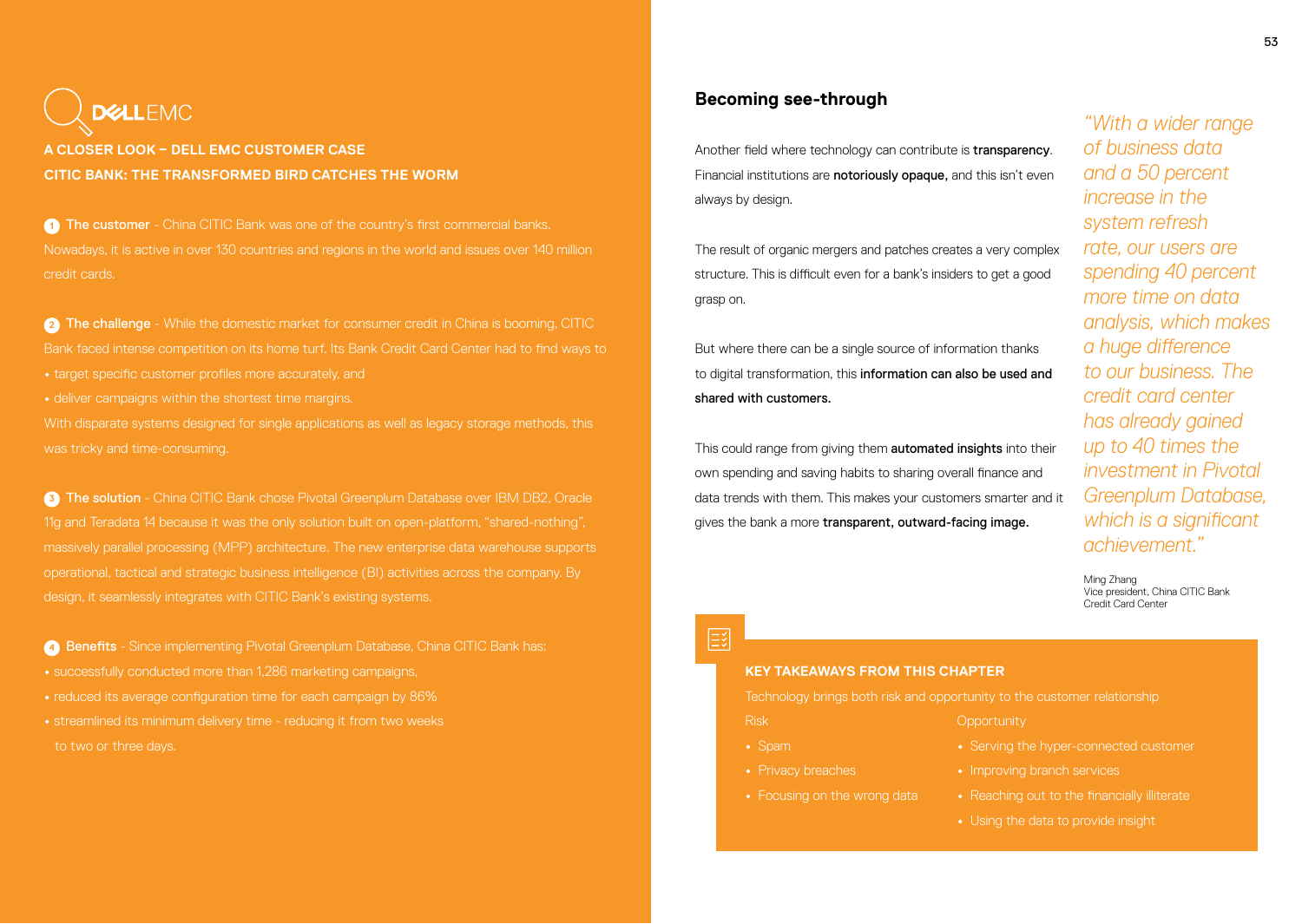![](_page_27_Picture_0.jpeg)

# CHAPTER 5 Safe and sound

According to analyst firm Gartner, security is the top concern for banks

Banks have always had security among their first priorities. Bank robbers no longer arrive in fast getaway cars and come in guns blazing, but have become sophisticated hackers or defrauders.

But there are other security concerns, too. One of them is accountability to compliance rules and authorities. Another one comes from within: malice isn't even needed for an employee to cause damage to the banking system.

From these point of view, the case for transforming the IT setup is not driven by commercial logic, but existential logic.

64 %

![](_page_27_Picture_7.jpeg)

THE NUMBER OF BANKS THAT CITE SECURITY AS THEIR NUMBER ONE CONCERN. Source: Gartner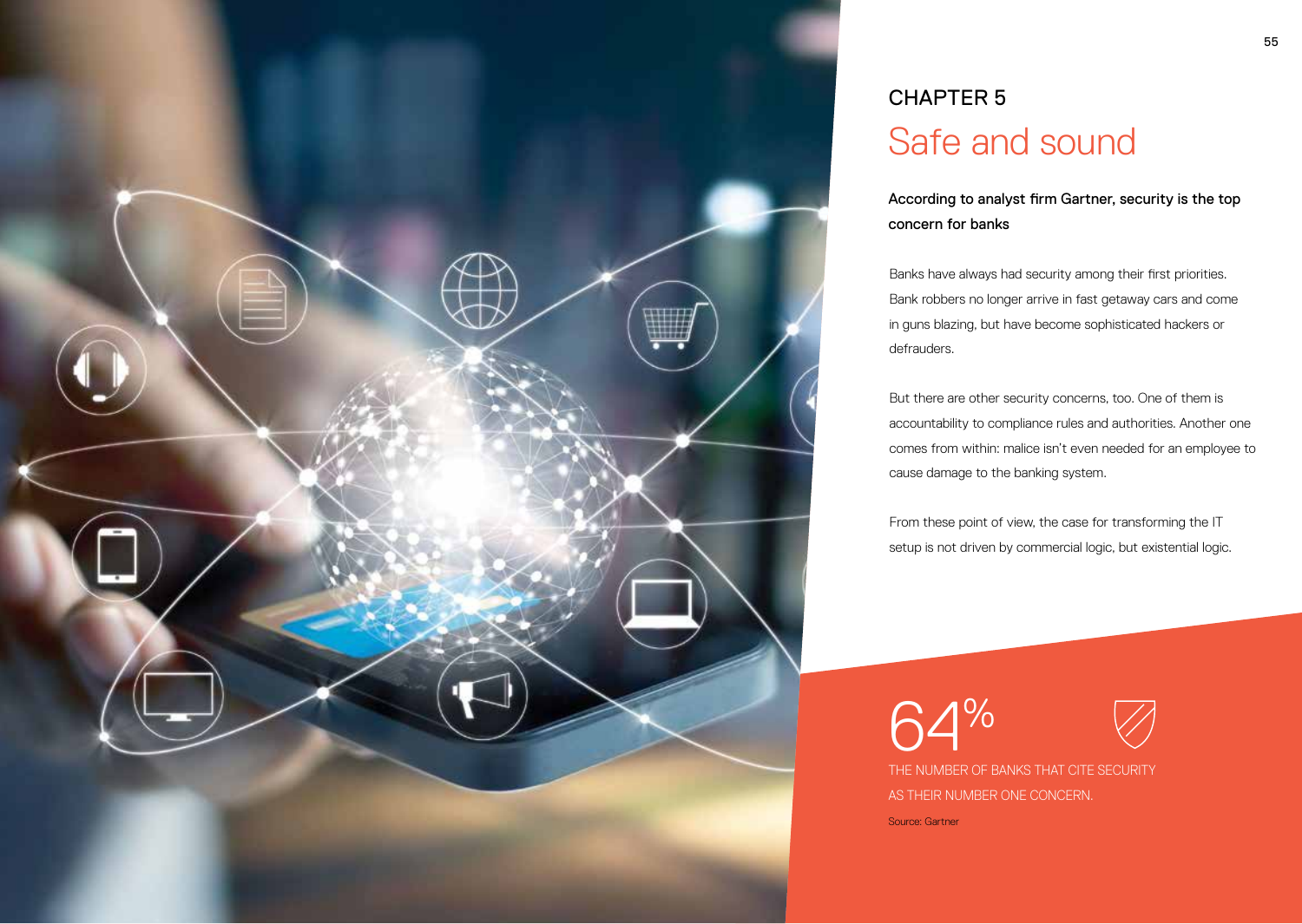Actively malicious threats include **hackers.** thieves and defrauders, as well as unreliable insiders. Countermeasures exist, but the threat gap is always there.

"The reality is we need to learn to take a risk-management approach to living with malware, frankly. That's constantly monitoring it, constantly checking for it, constantly staving on top of how it's evolving and doing our best to ensure that whatever malware is floating around and is injected into our enterprise is something that we can manage," says Bill Wansley of Booz Allen Hamilton in BankInfoSecurity.

Banks often partner with IT firms or IT alliances to manage the cybersecurity component. The advantages are obvious: 24/7 uptime and monitoring, services from specialists as well as threat detection algorithms that have been tried and tested in a wide range of contexts before.

## **Stranger danger Compliance and regulation**

Recent years have heightened compliance's profile, e.g. with GDPR, PSD2 or Basel III.

As with security threats through negligence or ignorance, it is often not ill will that is the problem for a financial service to comply with legal and industry regulations, but not knowing how to get it done with their current IT setups.

# Compliance processes must be built into the IT process.

This avoids lots of manual work and, but mandates a transformation process that fosters this kind of automatic compliance. It can be part of a larger transformation effort, or even the main driver to arrive at the single source of truth.

\$202billion THE EXPECTED SIZE OF THE CYBERSECURITY MARKET BY 2021.

Source: Markets and Markets

![](_page_28_Picture_12.jpeg)

ANNUAL LOSSES ON CREDIT CARD FRAUD IN THE UNITED KINGDOM.

Source: BBC

![](_page_28_Picture_16.jpeg)

BANKS SUCH AS BARCLAYS, HSBC, LLOYDS AND SANTANDER REPORT AS MANY AS 93% OF ALL SECURITY LEAKS ARE DUE TO SIMPLE HUMAN ERRORS. Source: ITProPortal

top 5

AMERICAN BANKING CIOS REFERRED TO KEEPING UP WITH REGULATION AND COMPLIANCE AS ONE OF THEIR TOP FIVE CHALLENGES. 12% LISTS IT AS THEIR NUMBER ONE PRIORITY. Source: American Banker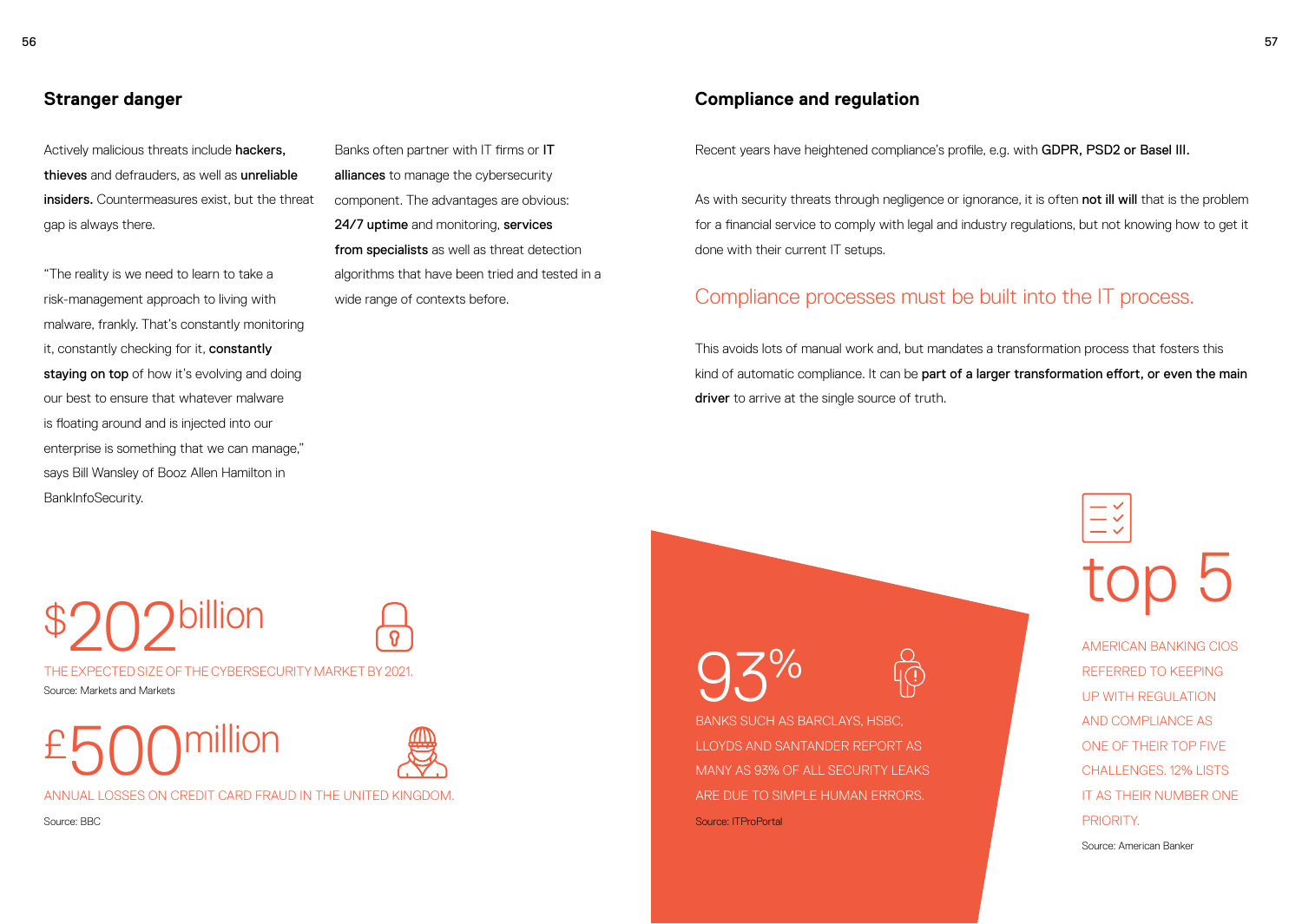## **So long and thanks for all the phish**

Process optimizations and security expertise can only do so much. Governance also requires an active effort on the part of the employees.

Especially in banks, where the IT infrastructure is more or less the bank without its people, this responsibility is even more urgent.

truth is there. If IT can reach out to the bank's workforce and teach IT hygiene (e.g. password strength, safe collaboration techniques or e-mail policies), risk can be mitigated significantly.

It's a bold statement, but the kernel of

Teach an employee not to get phished, and they'll never be phished again.

*i*

#### **PREVENTING A PALACE COUP**

User personas are as important as customer personas. Better security clearance and user segmentation within a financial organization is a key tactic in minimizing the risk of being exposed to risks from within. The trick is to set these permission and security levels so that they help people in their work (e.g. by removing unnecessary clutter from the dashboard) rather than adding an extra set of hoops to jump through.

![](_page_29_Picture_9.jpeg)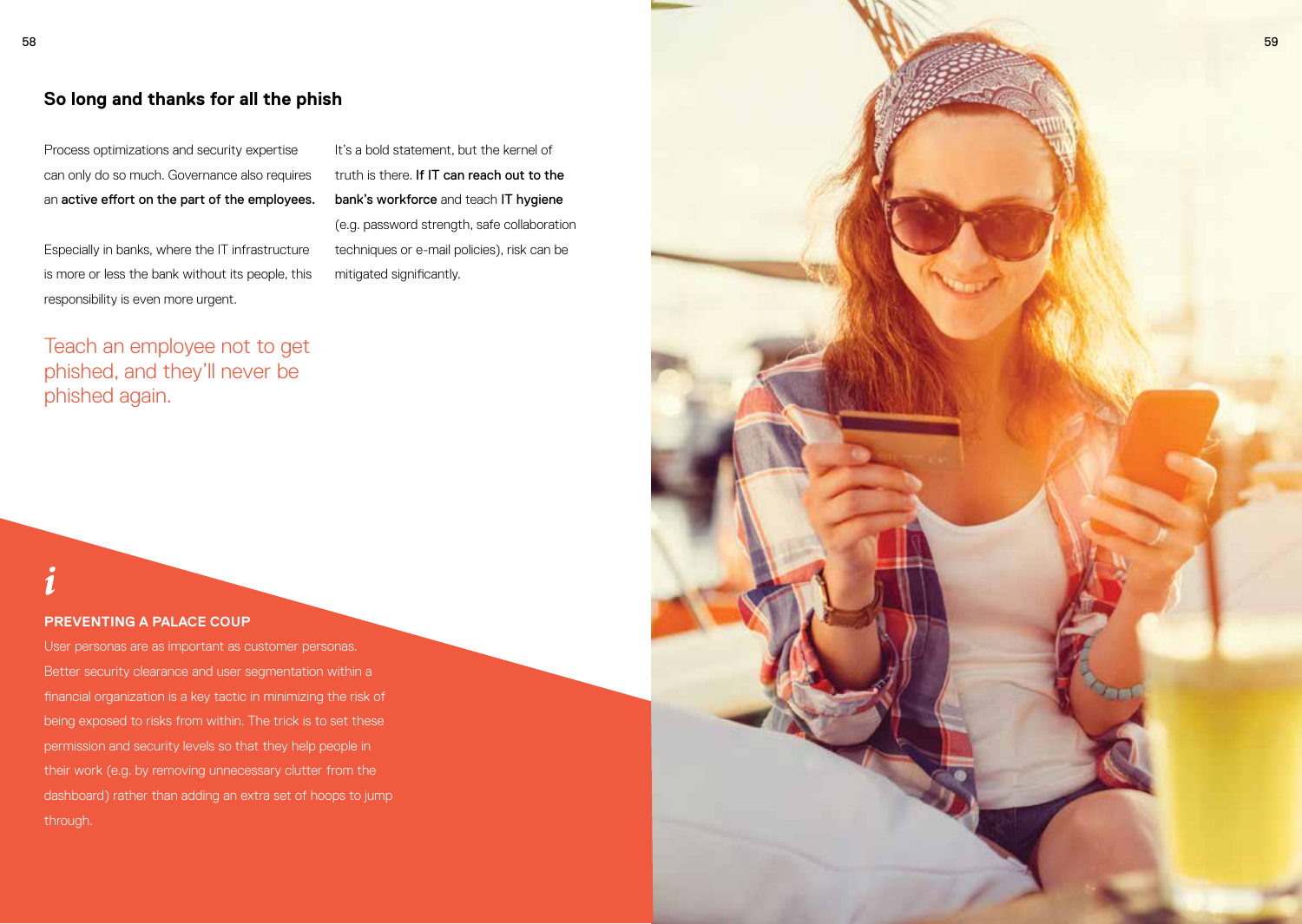# **DEALLEMC**

**A CLOSER LOOK – DELL EMC CUSTOMER CASE MOVEMENT MORTGAGE MOVES FORWARD ON SECURITY**

**1** The customer - Movement Mortgage is an American mortgage provider founded in 2008. Hugely successful from the outset, the company ballooned from four to over 3,800 employees in under a decade.

**2** The challenge - However, the company's IT department found is a difficult challenge to keep an even pace with the business success. Faster and more reliable network capabilities was becoming a requirement for its increasingly mobile workforce. In addition, Movement Mortgage didn't have a unified security policy and its systems couldn't support one.

**3** The solution - In addition to updating its hardware with nearly 4,000 Dell OptiPlex desktops, Dell tablets and Dell Latitude laptops with superior network capabilities, Movement Mortgage also began using Dell EMC Networking and SonicWall technologies. This gave the company a better overview of data streams and made it possible to put in place one IT security strategy.

**4** Benefits - The benefits to Movement Mortgage have been immediate and noticeable:

- **•** employees can remotely and safely originate loans fast
- **•** clearly visible traffic streams help detect attacks and threats much quicker
- **•** employee growth of 27% could be comfortably supported

*"By getting all of our locations across 47 states under a consolidated single wide-area network using Dell EMC Networking, Aerohive and SonicWall technologies, I know where traffic originates. In case of a malicious attack, I can more easily pinpoint it, shut it down and lock it out."* 

Cam Lawler Enterprise Applications Director, Movement Mortgage

# $\overline{\mathbb{E}}$

#### **KEY TAKEAWAYS FROM THIS CHAPTER**

Two main types of security risk exist

- **•** Un- or badly protected data and infrastructure
- **•** Failure to observe compliance

To mitigate risk, several strategies exist

- **•** Threat detection and external expertise
- **•** Automation of compliance procedures (through transformation)
- **•** Better data governance
- **•** User personas and clear access levels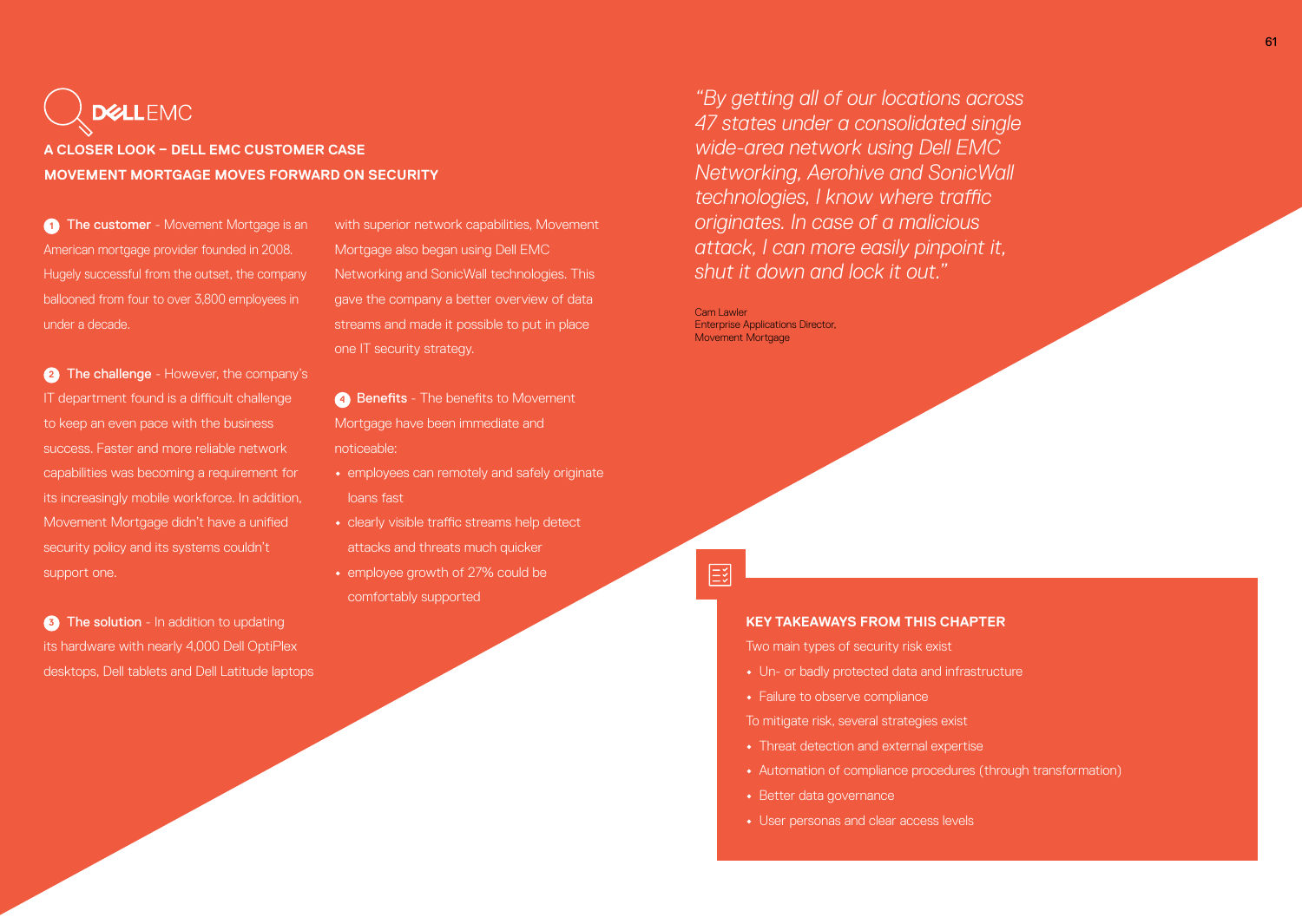![](_page_31_Picture_0.jpeg)

# TO CONCLUDE

# Connected currency

#### **KEY TAKEAWAYS FROM THIS BOOKLET**

Digital transformation offers opportunities for financial services to

- **•** Get in on new technologies (e.g. blockchain) and channels (e.g. IoT)
- **•** Create 360° customer views and hyper-segmentation
- **•** Shore up security and compliance
- **•** Improve the consumer experience

#### … and formulas exist to do it right

- **•** Best practices from industry alliances
- **•** Outsourcing to experts
- **•** Cooperation and coopetition with new entrants

*"Financial services are one of the first movers in embracing technology to better serve our customers. […] As one of the world's biggest users of Dell EMC, we spend approximately \$9 billion a year on technology, including infrastructure as well as cloud computing, big data analytics and cybersecurity. We make sure we spend wisely and select our partners very carefully. […] I've known Michael Dell for 30 years. I'm thrilled for [him] and the new company, and we are eager to see everything they create in the future."* 

Jamie Dimon Chairman and CEO of JPMorgan Chase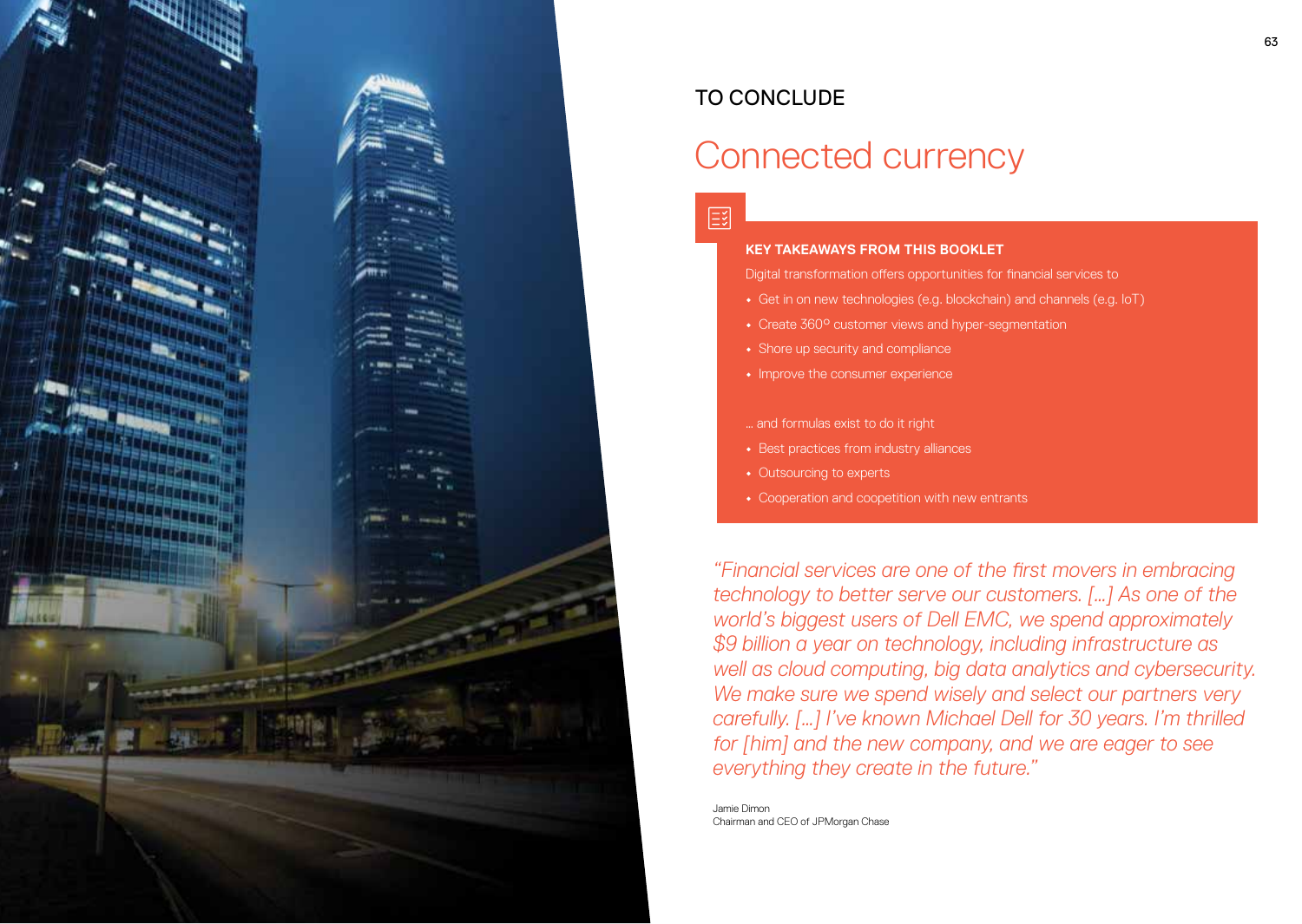# ABOUT **DELL** EMC

Dell EMC for the financial services sector solutions offer pragmatic innovation to the finance sector's current and future needs. Today's financial services are caught in a perfect storm of technology disruption, intensifying competition and customer volatility. Dell EMC and its alliance partners are well-positioned to offer banks and finance institutes the chance to turn these challenges into opportunities.

Together, we identify and analyse your needs, and help implement a solution that is specifically tailored to transform your IT and close the gap between business and technology. We have the necessary know-how to connect you with all the technologies that you need to come out on top, both within and outside of your organization. We want to be your partner all the way from the earliest brainstorm session to the last request for service, years after we have deployed our solutions at your bank.

# **Let Dell EMC help realize your digital transformation**

By helping you on your road to digital transformation, we also want to help you offer the very best in financial services to your customers. We achieve this by streamlining and automating routine processes, by enhancing your **analytics** powers to better leverage your data, and by bolstering your security so that your customers know their assets are in safe hands.

In a transformed IT setup, information flows freely from and to one single source of truth. This makes facts more reliable and strategies more measurable. We can also help you derive value from the latest technology innovations, such as **blockchain** and IoT.

All of this also frees your employees to start innovating and spend more time sharing their financial expertise with your customers. Our leadership can be seen in some of the biggest and largest growth categories in the IT infrastructure business — converged infrastructure, storage, virtualized data centers, secure laptops, cloud infrastructure and virtualization.

# **So where technology is concerned, we're clearly playing to win**

Dell EMC, a part of Dell Technologies, enables organizations to modernize, automate and transform their **data center** using industry-leading converged infrastructure, servers, storage and data protection technologies. This provides a trusted foundation for businesses to transform IT, through the creation of a **hybrid** cloud, and transform their business through the creation of cloudnative applications and big data solutions. Dell EMC services its customers – including 98 percent of the Fortune 500 – with the industry's broadest, most innovative infrastructure portfolio from edge to core to cloud.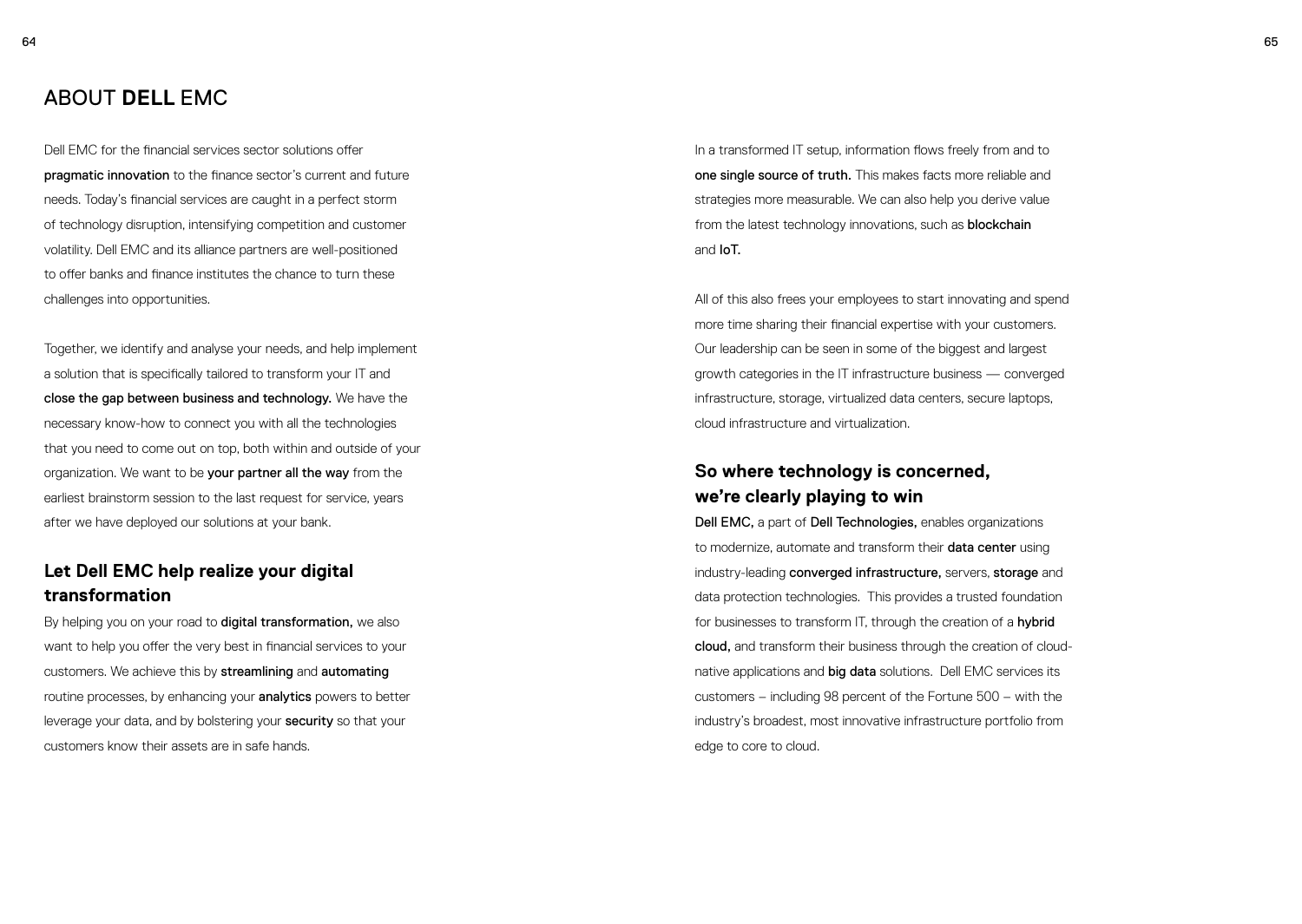#### **Sources**

**CHAPTER 1 - New technology opportunities and threats** Customers switching banks at record rates http://www.telegraph.co.uk/business/2016/04/19/record-number-of-customers-switch-their-bank-account/ IoT could be worth \$15 trillion by 2020 https://dupress.deloitte.com/dup-us-en/focus/internet-of-things/iot-in-financial-services-industry.html 26 billion IoT devices by 2020 http://www.gartner.com/newsroom/id/2636073 Using Facebook or Google to pay bills https://www.evry.com/en/news/articles/psd2-the-directive-that-will-change-banking-as-we-know-it/ 2% revenue increase 9% P2P loan yield

Banks risk losing \$11 billion if they stay out of the P2P loan market https://www.orchardplatform.com/blog/2014520p2p-lending-and-banks-competition-or-opportunity/

BitCoin market is worth \$19.5 billion http://www.businesswire.com/news/home/20161214005366/en/Blockchain-Enterprise-Applications-Market-Reach-19.9-Billion

Worldwide political attitudes to BitCoin http://www.coindesk.com/bitcoin-legal-map/

Financial services can help reduce poverty http://www.huffingtonpost.com/2015/04/15/developing-countries-bank\_n\_7070824.html

26% among banks already have blockchain assets https://www.greenwich.com/fixed-income-fx-cmds/blockchain-adoption-capital-markets

**CHAPTER 2 - Mastering the data** Big data analytics to be worth \$203 billion by 2020 http://www.idc.com/getdoc.jsp?containerId=prUS41826116

Technology will continue freeing financial advisors from mundane tasks http://uk.businessinsider.com/smartest-minds-in-fintech-how-wall-street-is-going-to-change-2016-8?pundits\_only=0&get\_ all\_comments=1&no\_reply\_filter=1

62% of bank customers remain more loyal if a bank gives good advice on life decisions https://www.pwc.com/us/en/financial-services/publications/viewpoints/assets/viewpoint-when-the-growing-gets-tough.pdf Big data can increase risk analysis effectiveness by 50% for banks https://www.compact.nl/articles/how-big-data-can-strengthen-banking-risk-surveillance/ Sentiment analysis outperforms buy and hold strategy by 40% http://www.iijournals.com/doi/full/10.3905/jpm.2017.43.2.136 EU misses out on €160 billion a year due to fraud

http://europa.eu/rapid/press-release\_IP-16-2936\_en.htm

© 2017 Dell Inc. or its subsidiaries. All Rights Reserved. Dell, EMC and other trademarks are trademarks of Dell Inc. or its subsidiaries. Other trademarks may be trademarks of their respective owners.

**CHAPTER 3 - The keys to successful transformation** 64% among banks think change is a bigger challenge than seeing its necessity http://www.ey.com/Publication/vwLUAssets/EY-born-to-be-digital-executive\_briefing/\$FILE/EY-born-to-be-digitalexecutive%20briefing.pdf 2/3 banks are developing cloud strategies https://downloads.cloudsecurityalliance.org/initiatives/surveys/financial-services/Cloud\_Adoption\_In\_The\_Financial\_ Services\_Sector\_Survey\_March2015\_FINAL.pdf 62% of Americans rely on the Internet as their primary banking channel http://www.openlegacy.com/blog/adapt-renew-transform-bridging-the-digital-transformation-gap-in-banking-and-financialservices Banks' IT budget is spent on maintenance for 78% http://www.nttdata.com/global/en/investor/library/annual-reports/pdf/2016/fy2015\_ar.pdf Financial services are attacked by cyber threats 300x more than other companies https://community.websense.com/blogs/websense-news-releases/archive/2015/06/23/websense-174-security-labs-revealstop-cyber-threat-trends-in-2015-financial-services-drill-down-report.aspx

#### **CHAPTER 4 - The human factor**

57% of Americans believe traditional banks will cease to exist in their lifetime 75% of Americans think fintech companies can offer them better services http://blumbergcapital.com/news\_insights/fintechsurvey/ Revenue penalty of 4-5% for failing to comply with GDPR http://ec.europa.eu/justice/data-protection/reform/index\_en.htm Only one in three adults worldwide is financially literate https://www.forbes.com/sites/maggiemcgrath/2015/11/18/in-a-global-test-of-financial-literacy-the-u-s 75% of bank customers still visit the bank office to open new accounts https://www.salesforce.com/assets/2017-connected-banking-customer-report/index.html

**CHAPTER 5 - Safe and sound** 64% of banks cite security as their top concern http://www.gartner.com/smarterwithgartner/top-10-security-predictions-2016/ Cybersecurity market value to reach \$202 billion by 2021 http://www.marketsandmarkets.com/Market-Reports/cyber-security-market-505. html?gclid=CMyqhIO7xdMCFdEV0wodZM8O\_w Annual UK losses to credit card fraud amount to £500 million http://news.bbc.co.uk/2/hi/business/3256031.stm Regulation among top five concerns of bankers https://www.americanbanker.com/opinion/compliance-in-2016-more-than-just-following-rules 93% of all security leaks are due to human error http://www.itproportal.com/features/qa-the-rise-of-insider-threats-and-how-to-prevent-them/